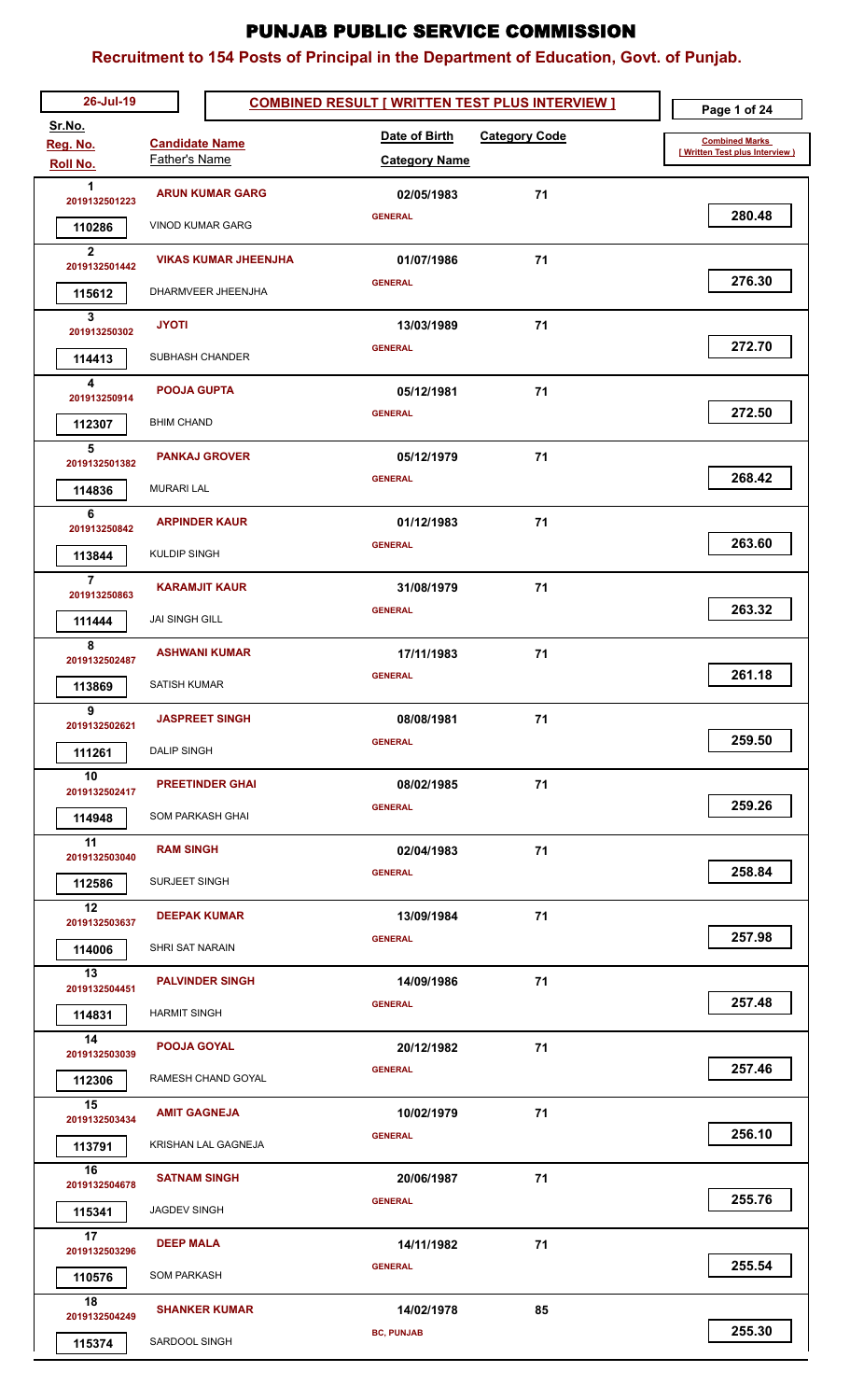| 26-Jul-19            |                              | <b>COMBINED RESULT [ WRITTEN TEST PLUS INTERVIEW ]</b> |                      | Page 2 of 24                    |
|----------------------|------------------------------|--------------------------------------------------------|----------------------|---------------------------------|
| Sr.No.               | <b>Candidate Name</b>        | Date of Birth                                          | <b>Category Code</b> | <b>Combined Marks</b>           |
| Reg. No.<br>Roll No. | <b>Father's Name</b>         | <b>Category Name</b>                                   |                      | [ Written Test plus Interview ) |
| 19                   | <b>JASPREET KAUR</b>         | 29/06/1982                                             | 71                   |                                 |
| 201913250331         |                              | <b>GENERAL</b>                                         |                      | 255.30                          |
| 114361<br>20         | <b>GOBIND SINGH</b>          |                                                        |                      |                                 |
| 201913250174         | <b>SANJEEV TANDON</b>        | 14/12/1980                                             | 71                   |                                 |
| 112946               | PREM KUMAR TANDON            | <b>GENERAL</b>                                         |                      | 255.20                          |
| 21<br>2019132506032  | <b>KANWARJEET SINGH</b>      | 05/07/1982                                             | 71                   |                                 |
| 111422               | <b>DILBAG SINGH</b>          | <b>GENERAL</b>                                         |                      | 254.80                          |
| 22                   |                              |                                                        |                      |                                 |
| 2019132501665        | <b>RAJNISH KUMAR</b>         | 17/05/1983<br><b>GENERAL</b>                           | 71                   | 254.24                          |
| 112522               | <b>MAHAVIR PARSHAD</b>       |                                                        |                      |                                 |
| 23<br>2019132502778  | <b>NAVJOT KAUR</b>           | 28/04/1985                                             | 71                   |                                 |
| 114756               | <b>BALDEV SINGH</b>          | <b>GENERAL</b>                                         |                      | 254.24                          |
| 24                   | <b>RAKESH KUMAR</b>          | 22/11/1979                                             | 71                   |                                 |
| 2019132505324        | <b>RAM PAL</b>               | <b>GENERAL</b>                                         |                      | 254.10                          |
| 112570<br>25         |                              |                                                        |                      |                                 |
| 2019132501264        | <b>DEEPAK THUKRAL</b>        | 09/07/1981                                             | 71                   |                                 |
| 114011               | RAMESH THUKRAL               | <b>GENERAL</b>                                         |                      | 253.64                          |
| 26<br>2019132503019  | <b>SUNIL KUMAR</b>           | 17/09/1980                                             | 71                   |                                 |
| 113361               | <b>HARJEET KUMAR</b>         | <b>GENERAL</b>                                         |                      | 252.70                          |
| 27                   | <b>GURMEET SINGH</b>         |                                                        |                      |                                 |
| 201913250366         |                              | 03/03/1983<br><b>GENERAL</b>                           | 71                   | 252.70                          |
| 114140               | <b>MAGHER SINGH</b>          |                                                        |                      |                                 |
| 28<br>2019132502269  | <b>LOVISH CHAWLA</b>         | 20/10/1982                                             | 71                   |                                 |
| 114561               | <b>VIDYA SAGAR CHAWLA</b>    | <b>GENERAL</b>                                         |                      | 252.46                          |
| 29<br>201913250123   | <b>SHASHI KUMAR</b>          | 01/12/1978                                             | 71                   |                                 |
| 115380               | ARJUN SINGH                  | <b>GENERAL</b>                                         |                      | 251.76                          |
| 30                   |                              |                                                        |                      |                                 |
| 2019132502932        | <b>JATINDER SINGH</b>        | 20/09/1989                                             | 71                   | 251.63                          |
| 111329               | <b>JAGMAIL SINGH</b>         | <b>GENERAL</b>                                         |                      |                                 |
| 31<br>2019132504536  | <b>KARAN SINGH DHALIWAL</b>  | 31/01/1978                                             | 71                   |                                 |
| 111449               | DEVINDER PAL SINGH           | <b>GENERAL</b>                                         |                      | 251.30                          |
| 32                   | <b>AMANDEEP SINGH SEKHON</b> | 27/05/1980                                             | 71                   |                                 |
| 2019132501           |                              | <b>GENERAL</b>                                         |                      | 250.20                          |
| 113761<br>33         | SOHAN SINGH SEKHON           |                                                        |                      |                                 |
| 201913250274         | <b>INDERJIT SINGH</b>        | 20/03/1983                                             | 71                   |                                 |
| 111126               | <b>GURNAM SINGH</b>          | <b>GENERAL</b>                                         |                      | 250.10                          |
| 34<br>201913250185   | <b>RUPINDERJIT DHALIWAL</b>  | 20/09/1975                                             | 71                   |                                 |
| 115242               | NIRANJAN SINGH SANDHU        | <b>GENERAL</b>                                         |                      | 250.04                          |
| 35                   | <b>HARPREET SINGH</b>        |                                                        | 71                   |                                 |
| 2019132502527        |                              | 23/10/1977<br><b>GENERAL</b>                           |                      | 249.80                          |
| 114273               | RANJIT SINGH                 |                                                        |                      |                                 |
| 36<br>20191325030    | <b>AMANDEEP SINGH</b>        | 18/10/1983                                             | 71                   |                                 |
| 110098               | <b>HARPAL SINGH</b>          | <b>GENERAL</b>                                         |                      | 249.44                          |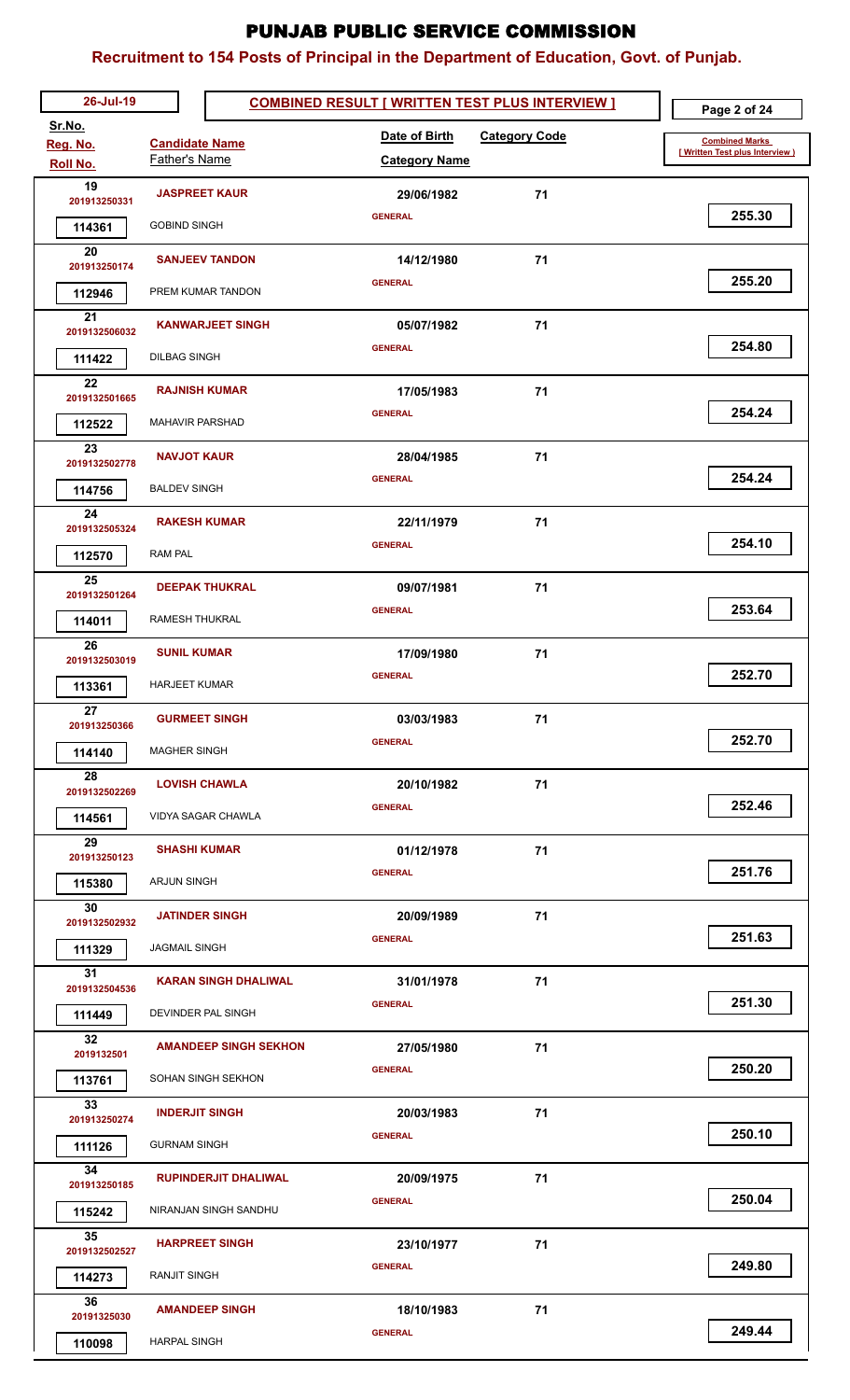| 26-Jul-19                   |                                               | <b>COMBINED RESULT [ WRITTEN TEST PLUS INTERVIEW ]</b> |                      | Page 3 of 24                    |
|-----------------------------|-----------------------------------------------|--------------------------------------------------------|----------------------|---------------------------------|
| Sr.No.                      |                                               | Date of Birth                                          | <b>Category Code</b> | <b>Combined Marks</b>           |
| Reg. No.<br><b>Roll No.</b> | <b>Candidate Name</b><br><b>Father's Name</b> | <b>Category Name</b>                                   |                      | [ Written Test plus Interview ] |
| 37                          |                                               |                                                        |                      |                                 |
| 2019132503660               | <b>RITU BALA</b>                              | 09/02/1986<br><b>GENERAL</b>                           | 71                   | 248.68                          |
| 115199                      | SUKHDEV PAUL VERMA                            |                                                        |                      |                                 |
| 38<br>2019132504016         | <b>AMANDEEP SINGH</b>                         | 29/09/1986                                             | 85                   |                                 |
| 113752                      | <b>BALWINDER SINGH</b>                        | <b>BC, PUNJAB</b>                                      |                      | 248.50                          |
| 39<br>2019132502980         | <b>HARNEET SINGH BHATIA</b>                   | 19/02/1984                                             | 71                   |                                 |
| 111005                      | KULJEET SINGH BHATIA                          | <b>GENERAL</b>                                         |                      | 247.70                          |
| 40                          | <b>DEEPAK KUMAR</b>                           | 23/06/1987                                             | 71                   |                                 |
| 2019132503403               |                                               | <b>GENERAL</b>                                         |                      | 247.50                          |
| 114000                      | <b>DALEEP KUMAR</b>                           |                                                        |                      |                                 |
| 41<br>2019132502146         | <b>CHARANJEET KAUR</b>                        | 01/05/1983                                             | 71                   |                                 |
| 113969                      | <b>GURSEWAK SINGH</b>                         | <b>GENERAL</b>                                         |                      | 247.40                          |
| 42<br>201913250896          | <b>RITU RANI</b>                              | 03/04/1984                                             | 71                   |                                 |
| 115203                      | <b>MADAN LAL</b>                              | <b>GENERAL</b>                                         |                      | 247.22                          |
| 43<br>2019132504490         | <b>HARVINDER SINGH</b>                        | 04/09/1987                                             | 71                   |                                 |
| 114281                      | PARAM JIT SINGH                               | <b>GENERAL</b>                                         |                      | 247.20                          |
| 44<br>2019132502771         | <b>DEEPAK KUMAR</b>                           | 22/01/1979                                             | 71                   |                                 |
| 114001                      | <b>DEV RAJ</b>                                | <b>GENERAL</b>                                         |                      | 246.82                          |
| 45                          | <b>PARDEEP SINGH</b>                          | 03/03/1987                                             | 71                   |                                 |
| 2019132501875               |                                               | <b>GENERAL</b>                                         |                      | 246.36                          |
| 114865<br>46                | SOHAN SINGH                                   |                                                        |                      |                                 |
| 2019132501899               | <b>INDERJEET</b>                              | 18/12/1983                                             | 71                   |                                 |
| 114291                      | <b>MANOHAR LAL</b>                            | <b>GENERAL</b>                                         |                      | 246.13                          |
| 47<br>2019132503506         | <b>SUMIT</b>                                  | 01/11/1986                                             | 71                   |                                 |
| 115505                      | OM PRAKASH                                    | <b>GENERAL</b>                                         |                      | 245.70                          |
| 48<br>2019132502597         | <b>VARINDER PAL SINGH SIDHU</b>               | 20/03/1981                                             | 71                   |                                 |
| 115588                      | KARNAIL SINGH SIDHU                           | <b>GENERAL</b>                                         |                      | 245.60                          |
| 49                          |                                               |                                                        |                      |                                 |
| 2019132504128               | <b>MANPREET SINGH</b>                         | 24/08/1984<br><b>GENERAL</b>                           | 71                   | 245.52                          |
| 111825                      | <b>BALWANT SINGH</b>                          |                                                        |                      |                                 |
| 50<br>2019132501017         | <b>KHUSHDEEP GOYAL</b>                        | 15/09/1982                                             | 71                   |                                 |
| 114478                      | RAMESH KUMAR GOYAL                            | <b>GENERAL</b>                                         |                      | 244.90                          |
| 51<br>2019132501002         | <b>KANWALPREET KAUR SIDHU</b>                 | 14/11/1979                                             | 71                   |                                 |
| 114452                      | PRITPAL SINGH                                 | <b>GENERAL</b>                                         |                      | 244.74                          |
| 52<br>201913250676          | <b>HARJIT KAUR GILL</b>                       | 28/03/1982                                             | 71                   |                                 |
| 114232                      | <b>BALDEV SINGH GILL</b>                      | <b>GENERAL</b>                                         |                      | 244.67                          |
| 53                          | <b>DEEPAK SINGH</b>                           | 08/10/1975                                             | 71                   |                                 |
| 2019132501770<br>110596     | <b>MALKIT SINGH</b>                           | <b>GENERAL</b>                                         |                      | 244.48                          |
| 54                          | <b>PARDEEP KUMAR</b>                          |                                                        |                      |                                 |
| 2019132504888               |                                               | 20/04/1987<br><b>GENERAL</b>                           | 71                   | 244.44                          |
| 114861                      | SATPAL SHARMA                                 |                                                        |                      |                                 |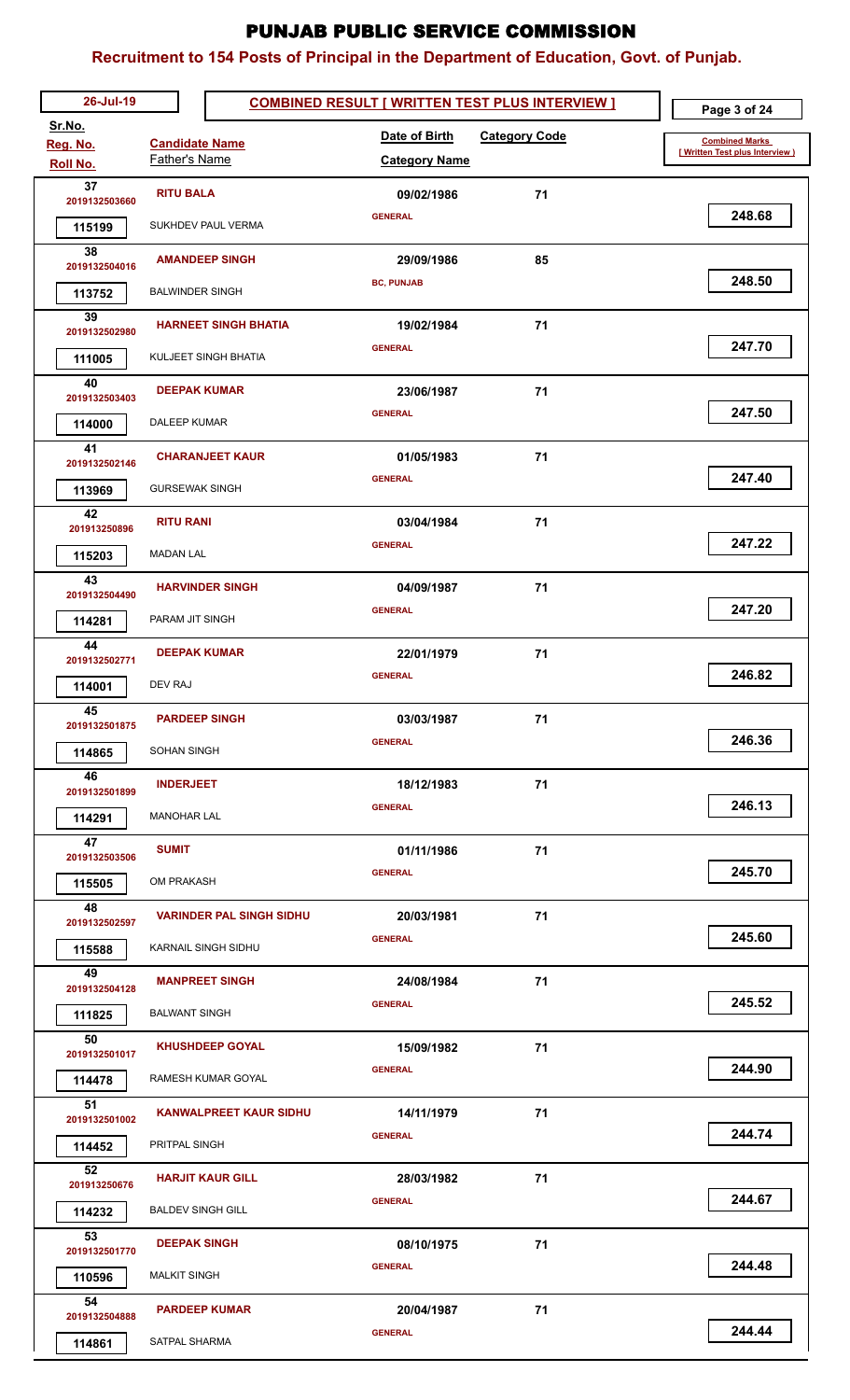| 26-Jul-19               |                              | <b>COMBINED RESULT [ WRITTEN TEST PLUS INTERVIEW ]</b>         |    | Page 4 of 24                    |
|-------------------------|------------------------------|----------------------------------------------------------------|----|---------------------------------|
| Sr.No.<br>Reg. No.      | <b>Candidate Name</b>        | Date of Birth<br><b>Category Code</b>                          |    | <b>Combined Marks</b>           |
| Roll No.                | Father's Name                | <b>Category Name</b>                                           |    | [ Written Test plus Interview ) |
| 55<br>2019132503701     | <b>JASVINDER SINGH</b>       | 09/06/1982                                                     | 85 |                                 |
| 114371                  | <b>CHAND SINGH</b>           | <b>BC, PUNJAB</b>                                              |    | 244.20                          |
| 56<br>2019132501433     | <b>RAKESH KUMAR BABBAR</b>   | 15/09/1978                                                     | 71 |                                 |
| 115079                  | <b>JAGDISH CHAND</b>         | <b>GENERAL</b>                                                 |    | 244.16                          |
| 57                      | <b>AMANDEEP SINGH</b>        | 07/07/1983                                                     | 71 |                                 |
| 201913250182<br>110095  | <b>GURNAIB SINGH</b>         | <b>GENERAL</b>                                                 |    | 243.98                          |
| 58                      |                              |                                                                |    |                                 |
| 2019132503523           | <b>RAJNI RANI</b>            | 28/10/1987<br><b>GENERAL</b>                                   | 71 | 243.90                          |
| 115051<br>59            | <b>LIYAKAT RAI</b>           |                                                                |    |                                 |
| 2019132503583           | <b>HARPHOOL SINGH</b>        | 14/06/1976                                                     | 85 | 243.67                          |
| 115659                  | <b>BALDEV SINGH</b>          | <b>BC, PUNJAB</b>                                              |    |                                 |
| 60<br>2019132501451     | <b>PARMAL SINGH</b>          | 01/07/1982                                                     | 71 |                                 |
| 112219                  | <b>SARUP SINGH</b>           | <b>GENERAL</b>                                                 |    | 243.20                          |
| 61<br>2019132504147     | <b>VINCY JINDAL</b>          | 10/01/1981                                                     | 71 |                                 |
| 113599                  | <b>BALWINDER KUMAR</b>       | <b>GENERAL</b>                                                 |    | 243.00                          |
| 62                      | <b>JATINDER KUMAR BANSAL</b> | 03/11/1980                                                     | 76 |                                 |
| 2019132501676<br>115881 | <b>MEGH RAJ BANSAL</b>       | <b>ORTHOPEDICALLY PHYSICALLY</b><br><b>HANDICAPPED, PUNJAB</b> |    | 242.98                          |
| 63                      | <b>JAGGA SINGH</b>           | 24/03/1980                                                     | 71 |                                 |
| 2019132503392           | <b>KRISHAN SINGH</b>         | <b>GENERAL</b>                                                 |    | 242.83                          |
| 114321<br>64            |                              |                                                                |    |                                 |
| 2019132502729           | <b>JITVESH KUMAR</b>         | 23/05/1984<br><b>GENERAL</b>                                   | 71 | 242.80                          |
| 114400                  | SUBHASH CHAND                |                                                                |    |                                 |
| 65<br>2019132502198     | <b>GURMEET SINGH</b>         | 21/04/1979                                                     | 71 |                                 |
| 110795                  | <b>BALBIR SINGH</b>          | <b>GENERAL</b>                                                 |    | 242.60                          |
| 66<br>2019132501907     | <b>SUBHASH CHANDER NAIN</b>  | 15/07/1975                                                     | 71 |                                 |
| 115449                  | DAYA RAM NAIN                | <b>GENERAL</b>                                                 |    | 242.50                          |
| 67<br>2019132502306     | <b>BUTA SINGH</b>            | 02/05/1980                                                     | 71 |                                 |
| 110494                  | <b>GURDIAL SINGH</b>         | <b>GENERAL</b>                                                 |    | 242.48                          |
| 68                      | <b>RACHNA</b>                | 23/12/1982                                                     | 71 |                                 |
| 2019132501530<br>112397 | <b>LALIT KUMAR</b>           | <b>GENERAL</b>                                                 |    | 242.48                          |
| 69                      | <b>MONIKA RANI</b>           | 09/07/1986                                                     | 76 |                                 |
| 2019132502421           | <b>ASHOK KUMAR</b>           | <b>ORTHOPEDICALLY PHYSICALLY</b>                               |    | 242.12                          |
| 115886<br>70            |                              | <b>HANDICAPPED, PUNJAB</b>                                     |    |                                 |
| 2019132501167           | <b>KULWINDER SINGH</b>       | 25/05/1981<br><b>GENERAL</b>                                   | 71 | 242.06                          |
| 111569<br>71            | <b>NAIB SINGH</b>            |                                                                |    |                                 |
| 2019132502459           | <b>DEEPAK BANSAL</b>         | 19/10/1984                                                     | 71 | 241.70                          |
| 113998                  | <b>ASHOK BANSAL</b>          | <b>GENERAL</b>                                                 |    |                                 |
| 72<br>2019132502460     | <b>KULDEEP SINGH</b>         | 10/07/1983                                                     | 71 |                                 |
| 114508                  | JAGDEV SINGH                 | <b>GENERAL</b>                                                 |    | 241.66                          |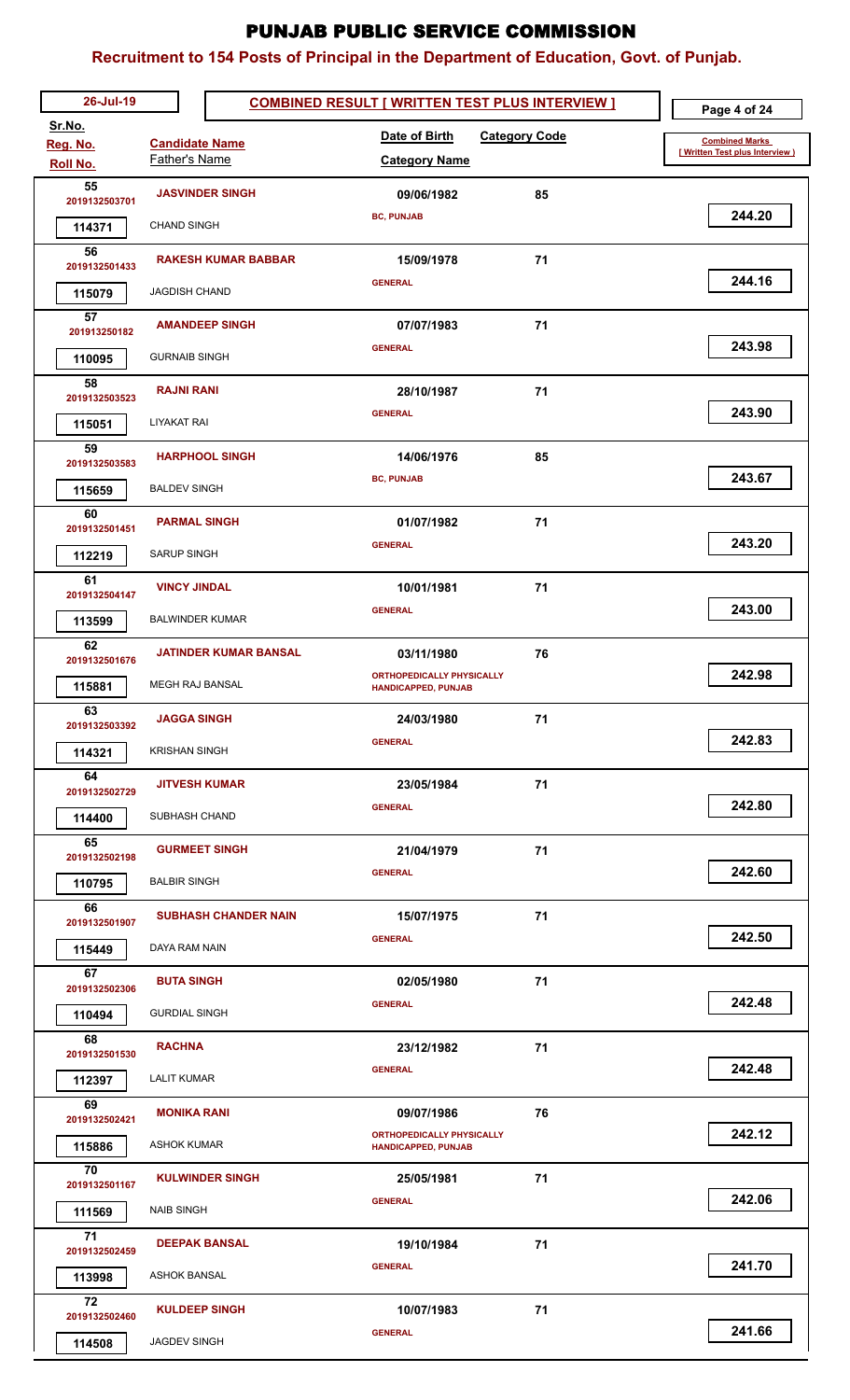| 26-Jul-19             |                               | <b>COMBINED RESULT [ WRITTEN TEST PLUS INTERVIEW ]</b> | Page 5 of 24                                                                                                   |
|-----------------------|-------------------------------|--------------------------------------------------------|----------------------------------------------------------------------------------------------------------------|
| Sr.No.<br>Reg. No.    | <b>Candidate Name</b>         | Date of Birth<br><b>Category Code</b>                  | <b>Combined Marks</b>                                                                                          |
| Roll No.              | Father's Name                 | <b>Category Name</b>                                   | [ Written Test plus Interview )                                                                                |
| 73                    | <b>GAUTAM KHURANA</b>         | 71<br>09/05/1987                                       |                                                                                                                |
| 20191325074<br>110685 | SATISH KUMAR                  | <b>GENERAL</b>                                         | 241.60                                                                                                         |
| 74                    |                               |                                                        |                                                                                                                |
| 201913250425          | <b>KULVEER KAUR</b>           | 85<br>14/10/1988                                       | 241.33                                                                                                         |
| 114518                | MALKEET SINGH                 | <b>BC, PUNJAB</b>                                      |                                                                                                                |
| 75<br>2019132505026   | <b>PARVINDER KAUR</b>         | 71<br>16/09/1986                                       |                                                                                                                |
| 112270                | PREM SINGH                    | <b>GENERAL</b>                                         | 241.10                                                                                                         |
| 76                    | <b>DILPREET SINGH</b>         | 12/12/1989<br>74                                       |                                                                                                                |
| 2019132501569         |                               | <b>WARDS OF FREEDOM FIGHTER, PUNJAB</b>                | 241.02                                                                                                         |
| 110634                | KULDEEP SINGH                 |                                                        |                                                                                                                |
| 77<br>201913250304    | <b>ROBINA CHOPRA</b>          | 71<br>24/05/1987                                       |                                                                                                                |
| 115206                | <b>CHANDER SHEKHAR CHOPRA</b> | <b>GENERAL</b>                                         | 240.86                                                                                                         |
| 78<br>201913250248    | <b>PHOOLWATI</b>              | 71<br>25/05/1983                                       |                                                                                                                |
|                       | <b>JAGDISH</b>                | <b>GENERAL</b>                                         | 240.84                                                                                                         |
| 114911<br>79          |                               |                                                        |                                                                                                                |
| 2019132501418         | <b>SHAVINDER JIT SINGH</b>    | 71<br>27/05/1980<br><b>GENERAL</b>                     | 240.50                                                                                                         |
| 113121                | <b>HARJINDER SINGH</b>        |                                                        |                                                                                                                |
| 80<br>2019132501428   | <b>MANBIR SINGH</b>           | 06/01/1987<br>71                                       |                                                                                                                |
| 114578                | <b>TARSEM SINGH</b>           | <b>GENERAL</b>                                         | 240.38                                                                                                         |
| 81                    | <b>LAKHVIR SINGH</b>          | 28/02/1979<br>71                                       |                                                                                                                |
| 201913250903          |                               | <b>GENERAL</b>                                         | 240.30                                                                                                         |
| 111588                | <b>MITHU SINGH</b>            |                                                        |                                                                                                                |
| 82<br>2019132501007   | <b>VIKAS PAL</b>              | 71<br>04/04/1983                                       |                                                                                                                |
| 115614                | <b>SURINDER KUMAR</b>         | <b>GENERAL</b>                                         | 240.30                                                                                                         |
| 83<br>2019132501735   | <b>VEERPAL KAUR</b>           | 71<br>30/04/1979                                       |                                                                                                                |
| 113551                | <b>LABH SINGH</b>             | <b>GENERAL</b>                                         | 240.20                                                                                                         |
| 84                    |                               |                                                        |                                                                                                                |
| 201913250138          | <b>DAVINDER SINGH</b>         | 71<br>15/04/1979<br><b>GENERAL</b>                     | 240.04                                                                                                         |
| 113993                | <b>TARLOK SINGH</b>           |                                                        |                                                                                                                |
| 85<br>201913250591    | <b>HEENU BANSAL</b>           | 71<br>11/08/1988                                       |                                                                                                                |
| 114282                | RAKESH KUMAR BANSAL           | <b>GENERAL</b>                                         | 239.50                                                                                                         |
| 86                    | <b>RAJNI SINGLA</b>           | 71<br>15/07/1986                                       |                                                                                                                |
| 2019132501098         |                               | <b>GENERAL</b>                                         | 239.38                                                                                                         |
| 115054<br>87          | RAMESH KUMAR SINGLA           |                                                        |                                                                                                                |
| 2019132504429         | <b>RISHI MANCHANDA</b>        | 71<br>29/01/1982                                       | 238.64                                                                                                         |
| 115192                | SHAKTI KUMAR                  | <b>GENERAL</b>                                         |                                                                                                                |
| 88<br>2019132501216   | <b>DHIRAJ KUMAR</b>           | 09/09/1981<br>71                                       |                                                                                                                |
| 114035                | <b>SURINDER KUMAR</b>         | <b>GENERAL</b>                                         | 238.44                                                                                                         |
| 89                    | <b>KIRAN GUPTA</b>            | 71                                                     |                                                                                                                |
| 2019132503295         |                               | 07/02/1977<br><b>GENERAL</b>                           | 238.12                                                                                                         |
| 114487                | <b>JAI GOPAL GUPTA</b>        |                                                        |                                                                                                                |
| 90<br>201913250483    | <b>HARPREET SINGH</b>         | 08/03/1979<br>71                                       |                                                                                                                |
| 114266                | <b>JASWANT SINGH</b>          | <b>GENERAL</b>                                         | 238.10<br>Ц<br><u> The Common School and The Common School and The Common School and The Common School and</u> |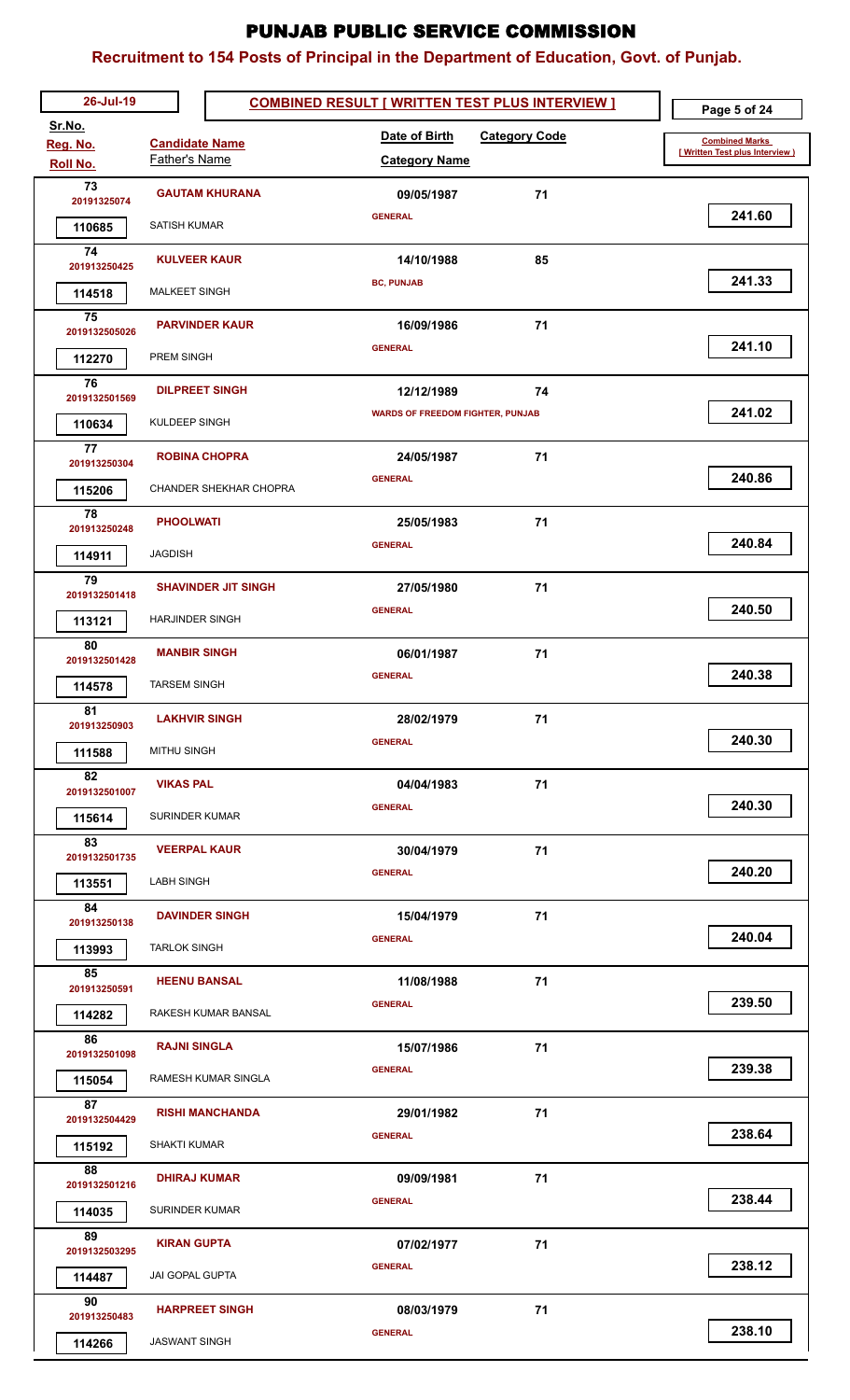| 26-Jul-19               |                               | <b>COMBINED RESULT [ WRITTEN TEST PLUS INTERVIEW ]</b>         | Page 6 of 24                    |
|-------------------------|-------------------------------|----------------------------------------------------------------|---------------------------------|
| Sr.No.<br>Reg. No.      | <b>Candidate Name</b>         | Date of Birth<br><b>Category Code</b>                          | <b>Combined Marks</b>           |
| Roll No.                | Father's Name                 | <b>Category Name</b>                                           | [ Written Test plus Interview ) |
| 91<br>2019132502544     | <b>JASKARAN SINGH</b>         | 26/10/1982<br>71                                               |                                 |
| 111234                  | <b>BALJINDER SINGH</b>        | <b>GENERAL</b>                                                 | 238.10                          |
| 92                      | <b>SUKHPREET KULLAR</b>       | 71<br>27/05/1979                                               |                                 |
| 2019132502336           | <b>JAGPAL SINGH</b>           | <b>GENERAL</b>                                                 | 237.80                          |
| 113292<br>93            |                               |                                                                |                                 |
| 20191325049             | <b>SATBIR SINGH RAI</b>       | 71<br>03/08/1985<br><b>GENERAL</b>                             | 237.70                          |
| 113015                  | SADHU SINGH                   |                                                                |                                 |
| 94<br>2019132504510     | <b>PANKAJ KUMAR</b>           | 71<br>15/07/1975                                               |                                 |
| 112156                  | DARSHAN KUMAR                 | <b>GENERAL</b>                                                 | 237.58                          |
| 95                      | <b>SUKHDEEP SINGH</b>         | 76<br>03/12/1984                                               |                                 |
| 2019132502744<br>115848 | <b>BALVIR SINGH</b>           | <b>ORTHOPEDICALLY PHYSICALLY</b><br><b>HANDICAPPED, PUNJAB</b> | 237.56                          |
| 96                      |                               |                                                                |                                 |
| 2019132505510           | <b>PARVINDER KAUR</b>         | 10/04/1985<br>71<br><b>GENERAL</b>                             | 237.06                          |
| 118280                  | <b>AJAIB SINGH</b>            |                                                                |                                 |
| 97<br>2019132503667     | <b>MANDEEP SINGH</b>          | 71<br>25/06/1983                                               |                                 |
| 115778                  | <b>JARNAIL SINGH</b>          | <b>GENERAL</b>                                                 | 236.70                          |
| 98<br>2019132503299     | <b>DEVENDER SINGH CHOUHAN</b> | 71<br>13/11/1986                                               |                                 |
| 114026                  | SURENDER SINGH                | <b>GENERAL</b>                                                 | 236.60                          |
| 99                      | <b>PARVINDER KUMAR</b>        | 24/01/1981<br>85                                               |                                 |
| 2019132505015           |                               | <b>BC, PUNJAB</b>                                              | 236.37                          |
| 114895<br>100           | <b>TIRATH RAM</b>             |                                                                |                                 |
| 2019132502334           | <b>DIVJOT KAUR SANDHU</b>     | 24/12/1981<br>71                                               |                                 |
| 114053                  | TEJINDER SINGH MANN           | <b>GENERAL</b>                                                 | 236.24                          |
| 101<br>20191325054      | <b>GEETU RANI</b>             | 71<br>09/07/1988                                               |                                 |
| 114085                  | <b>HARI RAM</b>               | <b>GENERAL</b>                                                 | 236.22                          |
| 102                     | <b>AMANDEEP SINGH</b>         | 71<br>06/02/1977                                               |                                 |
| 201913250133<br>110100  | <b>NATHA SINGH</b>            | <b>GENERAL</b>                                                 | 236.10                          |
| 103                     |                               |                                                                |                                 |
| 2019132501856           | <b>HARPREET KAUR</b>          | 71<br>12/02/1979<br><b>GENERAL</b>                             | 235.97                          |
| 114259                  | <b>MALKIAT SINGH GREWAL</b>   |                                                                |                                 |
| 104<br>2019132505714    | <b>LOVEPREET SINGH</b>        | 71<br>05/08/1986                                               |                                 |
| 111622                  | <b>AVTAR SINGH</b>            | <b>GENERAL</b>                                                 | 235.80                          |
| 105<br>2019132505532    | <b>RAJWANT KAUR</b>           | 71<br>19/12/1983                                               |                                 |
| 112536                  | KHUSHAL SINGH                 | <b>GENERAL</b>                                                 | 235.78                          |
| 106                     | <b>GAGANDEEP SINGH</b>        | 71<br>11/10/1986                                               |                                 |
| 2019132503009           | <b>JASWINDER SINGH</b>        | <b>GENERAL</b>                                                 | 235.60                          |
| 114074<br>107           |                               |                                                                |                                 |
| 2019132504869           | <b>GURPREET KAUR</b>          | 24/10/1979<br>85<br><b>BC, PUNJAB</b>                          | 235.53                          |
| 110834                  | <b>JOGINDER SINGH</b>         |                                                                |                                 |
| 108<br>2019132501315    | <b>TARLOK SINGH</b>           | 06/08/1982<br>85                                               |                                 |
| 115558                  | KULDEEP SINGH                 | <b>BC, PUNJAB</b>                                              | 235.40                          |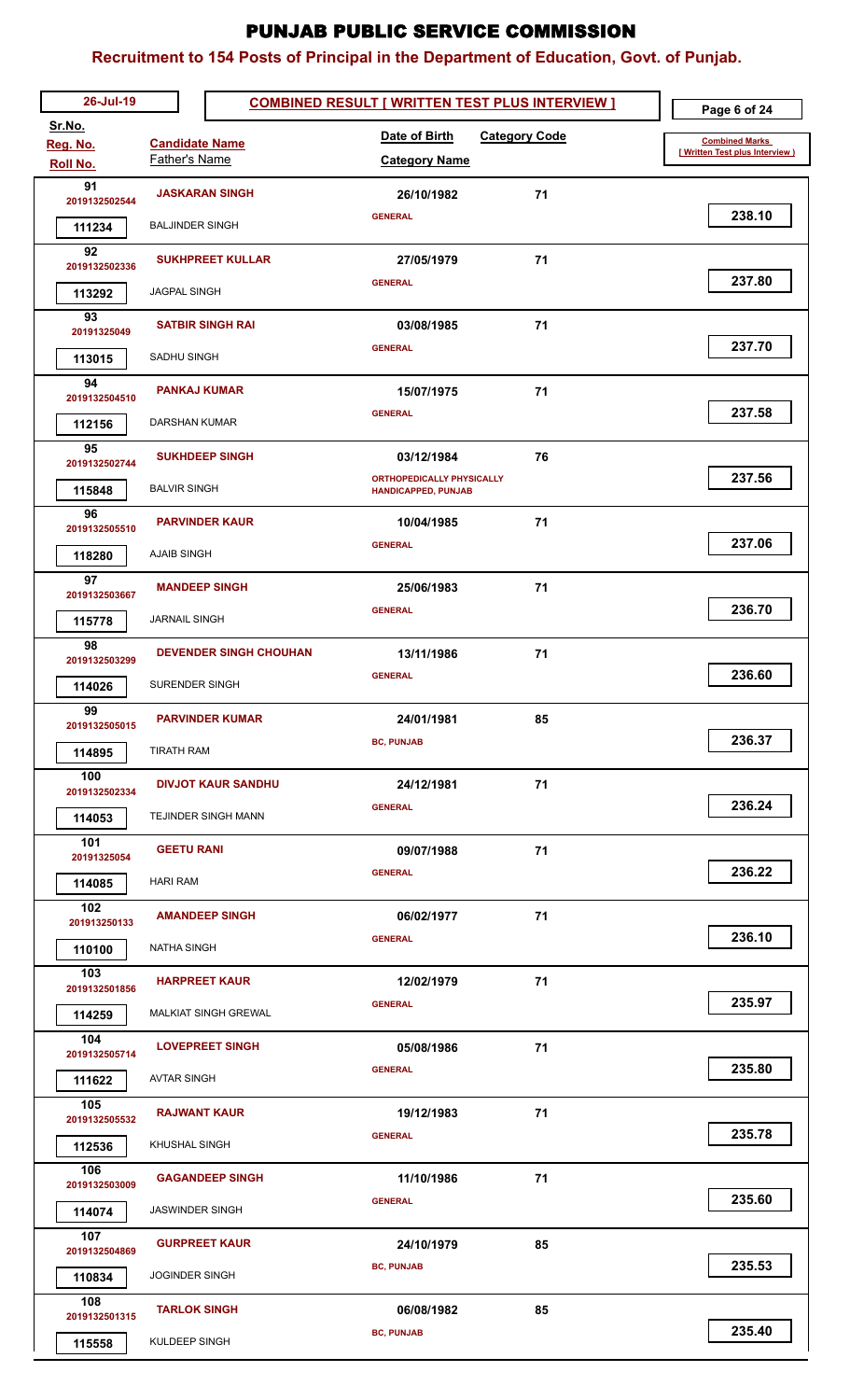| 26-Jul-19                        |                          | <b>COMBINED RESULT [ WRITTEN TEST PLUS INTERVIEW ]</b> |    | Page 7 of 24                    |
|----------------------------------|--------------------------|--------------------------------------------------------|----|---------------------------------|
| Sr.No.<br>Reg. No.               | <b>Candidate Name</b>    | <b>Category Code</b><br>Date of Birth                  |    | <b>Combined Marks</b>           |
| Roll No.                         | Father's Name            | <b>Category Name</b>                                   |    | [ Written Test plus Interview ) |
| 109<br>2019132503385             | <b>MANISH CHHABRA</b>    | 23/03/1985                                             | 71 |                                 |
| 114617                           | MOHINDER PAL             | <b>GENERAL</b>                                         |    | 235.40                          |
| 110<br>2019132502688             | <b>SHIVANI GOYAL</b>     | 09/10/1985                                             | 71 |                                 |
| 115401                           | <b>SATISH KUMAR</b>      | <b>GENERAL</b>                                         |    | 235.36                          |
| 111<br>2019132501219             | <b>PARDEEP KUMAR</b>     | 30/06/1981                                             | 71 |                                 |
| 114858                           | <b>KAUR CHAND</b>        | <b>GENERAL</b>                                         |    | 235.14                          |
| 112                              | <b>SUDARSHAN KUMAR</b>   | 11/06/1976                                             | 85 |                                 |
| 201913250866<br>113231           | <b>RAM LAL</b>           | <b>BC, PUNJAB</b>                                      |    | 235.00                          |
| 113                              | <b>RUCHI</b>             | 15/06/1977                                             | 71 |                                 |
| 2019132502899                    | <b>KEWAL KRISHAN</b>     | <b>GENERAL</b>                                         |    | 234.80                          |
| 112822<br>114                    |                          |                                                        |    |                                 |
| 2019132502839                    | <b>AJAY KUMAR</b>        | 02/11/1977<br><b>GENERAL</b>                           | 71 | 234.80                          |
| 113661<br>115                    | <b>KASHMIRI LAL</b>      |                                                        |    |                                 |
| 2019132502379                    | <b>RISHAV GARGAS</b>     | 11/09/1987<br><b>GENERAL</b>                           | 71 | 234.52                          |
| 115191                           | PAWAN KUMAR              |                                                        |    |                                 |
| 116<br>2019132504865             | <b>HARPREET SINGH</b>    | 04/10/1983                                             | 71 |                                 |
| 114267                           | <b>JEET SINGH</b>        | <b>GENERAL</b>                                         |    | 234.43                          |
| $\frac{1}{117}$<br>2019132503119 | <b>SHEETAL KATARIA</b>   | 19/03/1978                                             | 71 |                                 |
| 113129                           | RAJINDER KUMAR           | <b>GENERAL</b>                                         |    | 234.30                          |
| 118<br>2019132505915             | <b>PARVEEN KUMAR</b>     | 16/02/1984                                             | 71 |                                 |
| 112262                           | <b>TARSEM CHAND</b>      | <b>GENERAL</b>                                         |    | 233.94                          |
| 119<br>2019132507476             | <b>HARPAL SINGH</b>      | 03/10/1982                                             | 71 |                                 |
| 115654                           | <b>PRITAM SINGH</b>      | <b>GENERAL</b>                                         |    | 233.80                          |
| 120<br>2019132504597             | <b>AMANDEEP SINGH</b>    | 28/04/1983                                             | 81 |                                 |
| 110087                           | <b>BALBIR SINGH</b>      | <b>BALMIKI/MAZHBI SIKH, PUNJAB</b>                     |    | 233.40                          |
| 121<br>2019132502189             | <b>SUKHDEV SINGH</b>     | 17/06/1984                                             | 71 |                                 |
| 113266                           | SHISH SINGH              | <b>GENERAL</b>                                         |    | 233.34                          |
| 122<br>201913250336              | <b>SUNIL MEHRAL</b>      | 16/01/1986                                             | 77 |                                 |
| 113376                           | SUDERSHAN MEHRAL         | <b>SC OTHERS, PUNJAB</b>                               |    | 233.10                          |
| 123                              | <b>ADITI</b>             | 22/10/1985                                             | 71 |                                 |
| 201913250882<br>113702           | <b>ASHOK KUMAR</b>       | <b>GENERAL</b>                                         |    | 232.98                          |
| 124                              | <b>VINAY KUMAR</b>       | 17/10/1981                                             | 71 |                                 |
| 2019132501807<br>115622          | <b>TARSEM CHAND</b>      | <b>GENERAL</b>                                         |    | 232.90                          |
| 125                              | <b>RIPU DAMAN SHARMA</b> | 27/11/1976                                             | 71 |                                 |
| 2019132505904                    | SAVTANTAR KUMAR SHARMA   | <b>GENERAL</b>                                         |    | 232.86                          |
| 112785<br>126                    |                          |                                                        |    |                                 |
| 2019132502199                    | <b>DEEPAK GUPTA</b>      | 25/05/1980<br><b>GENERAL</b>                           | 71 | 232.80                          |
| 110581                           | RAMESH KUMAR GUPTA       |                                                        |    |                                 |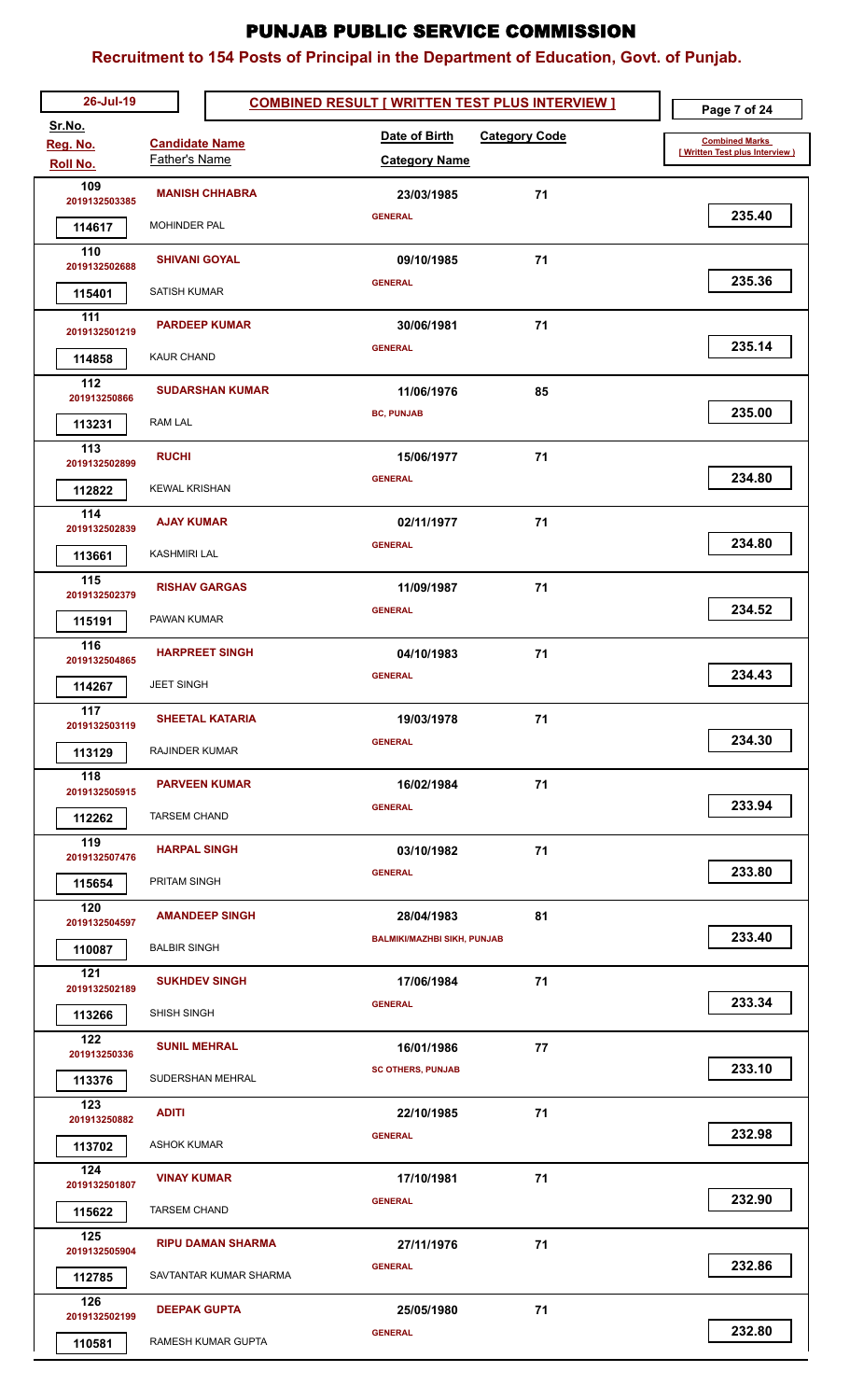| 26-Jul-19                        |                          | <b>COMBINED RESULT [ WRITTEN TEST PLUS INTERVIEW ]</b> | Page 8 of 24                    |
|----------------------------------|--------------------------|--------------------------------------------------------|---------------------------------|
| Sr.No.<br>Reg. No.               | <b>Candidate Name</b>    | Date of Birth<br><b>Category Code</b>                  | <b>Combined Marks</b>           |
| Roll No.                         | Father's Name            | <b>Category Name</b>                                   | [ Written Test plus Interview ) |
| 127<br>2019132502989             | <b>AJAY KUMAR</b>        | 85<br>05/10/1987                                       |                                 |
| 113707                           | <b>KASHMIR LAL</b>       | <b>BC, PUNJAB</b>                                      | 232.77                          |
| 128                              | <b>VIPAN KUMAR GARG</b>  | 71                                                     |                                 |
| 201913250672                     |                          | 29/06/1987<br><b>GENERAL</b>                           | 232.50                          |
| 115628                           | NAND LAL GARG            |                                                        |                                 |
| 129<br>2019132504316             | <b>KANWALJIT KAUR</b>    | 71<br>12/09/1982                                       |                                 |
| 114448                           | <b>DALBIR SINGH</b>      | <b>GENERAL</b>                                         | 232.20                          |
| 130<br>2019132502794             | <b>ANNU PATHANIA</b>     | 71<br>24/10/1984                                       |                                 |
| 113825                           | YASHPAL SINGH            | <b>GENERAL</b>                                         | 232.10                          |
| 131                              |                          |                                                        |                                 |
| 201913250206                     | <b>NAKIRAN SHARMA</b>    | 17/11/1985<br>71<br><b>GENERAL</b>                     | 232.06                          |
| 114759                           | SUKHDARSHAN SHARMA       |                                                        |                                 |
| 132<br>2019132506309             | <b>SIMARJOT SINGH</b>    | 11/03/1985<br>71                                       |                                 |
| 115410                           | <b>JASBIR SINGH</b>      | <b>GENERAL</b>                                         | 231.70                          |
| 133                              | <b>KASHMIR SINGH</b>     | 71<br>15/09/1980                                       |                                 |
| 201913250650                     | <b>BACHITAR SINGH</b>    | <b>GENERAL</b>                                         | 231.64                          |
| 111461<br>134                    |                          |                                                        |                                 |
| 2019132504982                    | <b>VIKAS GROVER</b>      | 71<br>15/10/1984                                       | 231.60                          |
| 115610                           | <b>MADAN LAL</b>         | <b>GENERAL</b>                                         |                                 |
| $\frac{1}{135}$<br>2019132501088 | <b>NEETU</b>             | 10/01/1983<br>71                                       |                                 |
| 114801                           | <b>JAGDISH</b>           | <b>GENERAL</b>                                         | 231.58                          |
| 136                              | <b>GURDARSHAN SINGH</b>  | 22/06/1979<br>71                                       |                                 |
| 2019132501991                    |                          | <b>GENERAL</b>                                         | 231.50                          |
| 114106<br>137                    | <b>INDERJIT SINGH</b>    |                                                        |                                 |
| 201913250393                     | <b>RAMANDEEP KAPIL</b>   | 71<br>16/04/1984                                       |                                 |
| 115096                           | <b>KULDEEP CHAND</b>     | <b>GENERAL</b>                                         | 231.32                          |
| 138<br>2019132504547             | <b>KANWALJIT SINGH</b>   | 85<br>13/09/1977                                       |                                 |
| 111412                           | <b>GAJJAN SINGH</b>      | <b>BC, PUNJAB</b>                                      | 231.30                          |
| 139                              | <b>JIWAN KUMAR</b>       | 71<br>27/07/1983                                       |                                 |
| 2019132502768                    |                          | <b>GENERAL</b>                                         | 231.30                          |
| 114401<br>140                    | AMAR NATH                |                                                        |                                 |
| 2019132503154                    | <b>RAMINDERJEET KAUR</b> | 71<br>12/04/1978                                       |                                 |
| 112636                           | <b>JOGA SINGH SAINI</b>  | <b>GENERAL</b>                                         | 231.26                          |
| 141<br>20191325020               | <b>KULVEER SINGH</b>     | 71<br>05/03/1987                                       |                                 |
| 114520                           | SURINDER PAL SINGH       | <b>GENERAL</b>                                         | 231.16                          |
| 142                              | <b>JACKY</b>             | 71<br>12/06/1986                                       |                                 |
| 2019132502335                    |                          | <b>GENERAL</b>                                         | 230.90                          |
| 114310<br>143                    | DUNGER KUMAR             |                                                        |                                 |
| 2019132506012                    | <b>MANDEEP SINGH</b>     | 20/06/1982<br>85                                       |                                 |
| 114602                           | <b>HANS RAJ</b>          | <b>BC, PUNJAB</b>                                      | 230.77                          |
| 144<br>201913250557              | <b>SUKHDEEP KAUR</b>     | 25/10/1986<br>71                                       |                                 |
| 113253                           | PUSHPINDER SINGH         | <b>GENERAL</b>                                         | 230.72                          |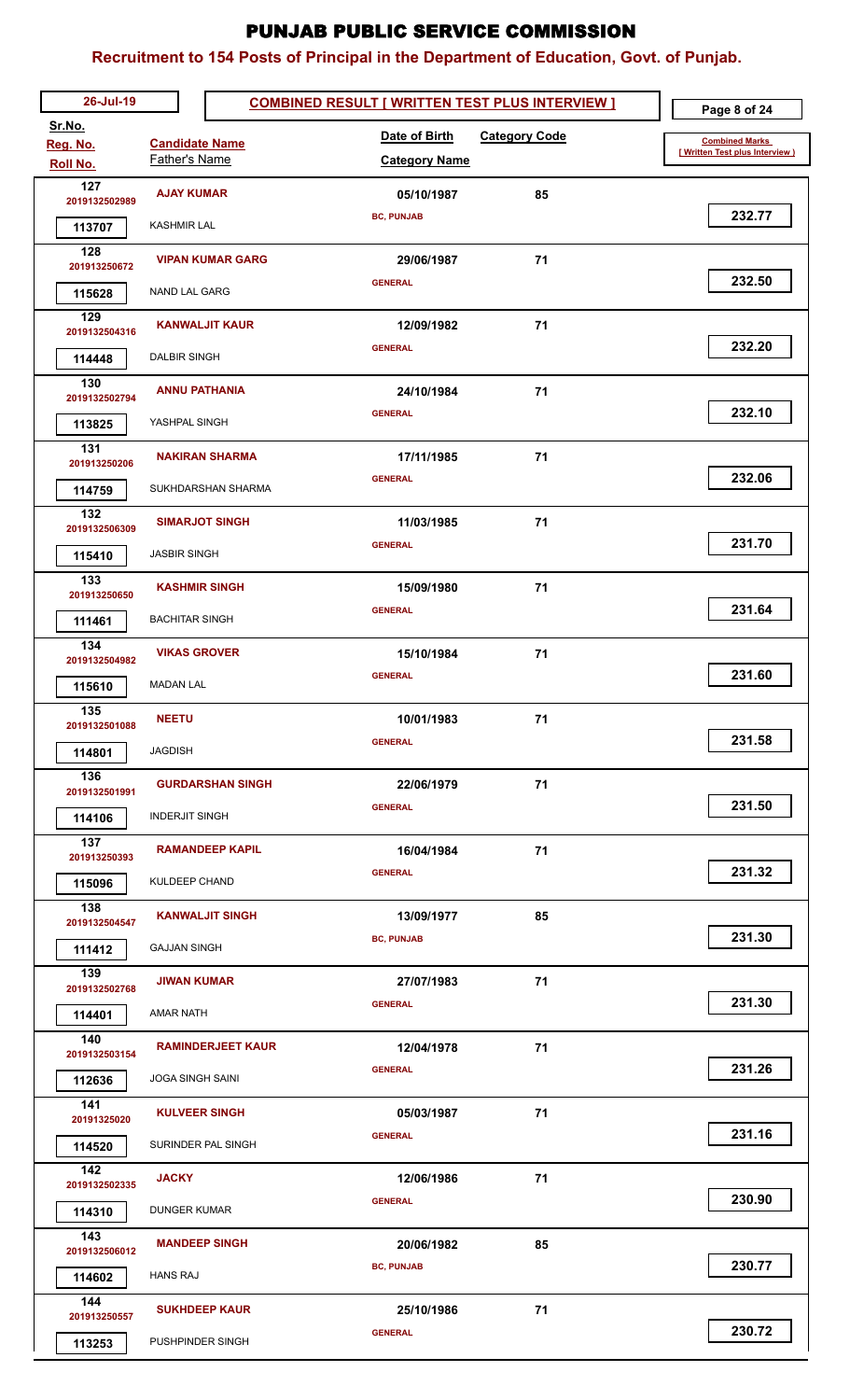| 26-Jul-19               |                              | <b>COMBINED RESULT [ WRITTEN TEST PLUS INTERVIEW ]</b> | Page 9 of 24                    |
|-------------------------|------------------------------|--------------------------------------------------------|---------------------------------|
| Sr.No.<br>Reg. No.      | <b>Candidate Name</b>        | Date of Birth<br><b>Category Code</b>                  | <b>Combined Marks</b>           |
| Roll No.                | Father's Name                | <b>Category Name</b>                                   | [ Written Test plus Interview ) |
| 145<br>2019132504298    | <b>SHEENU</b>                | 71<br>22/11/1984                                       |                                 |
| 115384                  | SURINDER KUMAR               | <b>GENERAL</b>                                         | 230.62                          |
| 146                     | <b>SANDEEP SINGH</b>         | 71<br>13/09/1984                                       |                                 |
| 201913250731<br>115283  | <b>HARDEEP SINGH</b>         | <b>GENERAL</b>                                         | 230.42                          |
| 147                     |                              |                                                        |                                 |
| 2019132501251           | <b>SUMIT BANSAL</b>          | 71<br>28/06/1985<br><b>GENERAL</b>                     | 230.20                          |
| 115506                  | SUBASH CHAND BANSAL          |                                                        |                                 |
| 148<br>2019132501422    | <b>AMIT JUNEJA</b>           | 71<br>25/05/1981                                       |                                 |
| 110156                  | KHARAIT LAL JUNEJA           | <b>GENERAL</b>                                         | 230.16                          |
| 149<br>2019132504447    | <b>HARPREET SINGH</b>        | 81<br>13/05/1984                                       |                                 |
| 111053                  | <b>JOGINDER SINGH</b>        | <b>BALMIKI/MAZHBI SIKH, PUNJAB</b>                     | 230.13                          |
| 150                     | <b>AMANDEEP</b>              | 71<br>20/06/1987                                       |                                 |
| 2019132501079           | <b>RAMJI DAS</b>             | <b>GENERAL</b>                                         | 230.10                          |
| 110048<br>151           |                              |                                                        |                                 |
| 2019132503823           | <b>INDERBIR KAUR</b>         | 71<br>12/09/1989<br><b>GENERAL</b>                     | 230.00                          |
| 114290                  | <b>BHAGATINDER SINGH</b>     |                                                        |                                 |
| 152<br>201913250768     | <b>AMIT GARG</b>             | 71<br>28/10/1978                                       |                                 |
| 110154                  | <b>TARSEM LAL</b>            | <b>GENERAL</b>                                         | 229.90                          |
| 153<br>2019132504220    | <b>PANKAJ KUMAR</b>          | 25/04/1981<br>71                                       |                                 |
| 114839                  | <b>RAGHUBIR SINGH</b>        | <b>GENERAL</b>                                         | 229.88                          |
| 154                     | <b>JAGPREET SINGH SANDHU</b> | 13/08/1985<br>71                                       |                                 |
| 2019132503696           |                              | <b>GENERAL</b>                                         | 229.70                          |
| 111198<br>155           | <b>NAROTAM SINGH</b>         |                                                        |                                 |
| 2019132501175           | <b>NAVNEET KUMAR</b>         | 71<br>03/10/1984<br><b>GENERAL</b>                     | 229.46                          |
| 114770                  | <b>SAT PAL</b>               |                                                        |                                 |
| 156<br>2019132501922    | <b>SANDEEP SOOD</b>          | 71<br>14/02/1984                                       |                                 |
| 115288                  | OM PARKASH SOOD              | <b>GENERAL</b>                                         | 229.40                          |
| 157<br>2019132504312    | <b>SHAVETA RANI</b>          | 71<br>07/10/1976                                       |                                 |
| 113120                  | DARSHAN LAL MAINI            | <b>GENERAL</b>                                         | 229.34                          |
| 158                     | <b>DEEPIKA</b>               | 71<br>24/12/1982                                       |                                 |
| 2019132501033           | JATINDER VEER                | <b>GENERAL</b>                                         | 229.30                          |
| 114015<br>159           |                              |                                                        |                                 |
| 201913250623            | <b>GURDAS SINGH</b>          | 71<br>09/04/1983<br><b>GENERAL</b>                     | 229.10                          |
| 114107                  | <b>BIKKAR SINGH</b>          |                                                        |                                 |
| 160<br>2019132503982    | <b>BALRAJ SINGH</b>          | 71<br>02/02/1987                                       |                                 |
| 113908                  | <b>PURAN SINGH</b>           | <b>GENERAL</b>                                         | 229.00                          |
| 161<br>2019132503079    | <b>VARUN KHURANA</b>         | 21/05/1982<br>71                                       |                                 |
| 115590                  | VIJAY KUMAR                  | <b>GENERAL</b>                                         | 228.80                          |
| 162                     | <b>BIRINDER SINGH</b>        | 71<br>20/03/1985                                       |                                 |
| 2019132501802<br>113953 | PARMJIT SINGH                | <b>GENERAL</b>                                         | 228.70                          |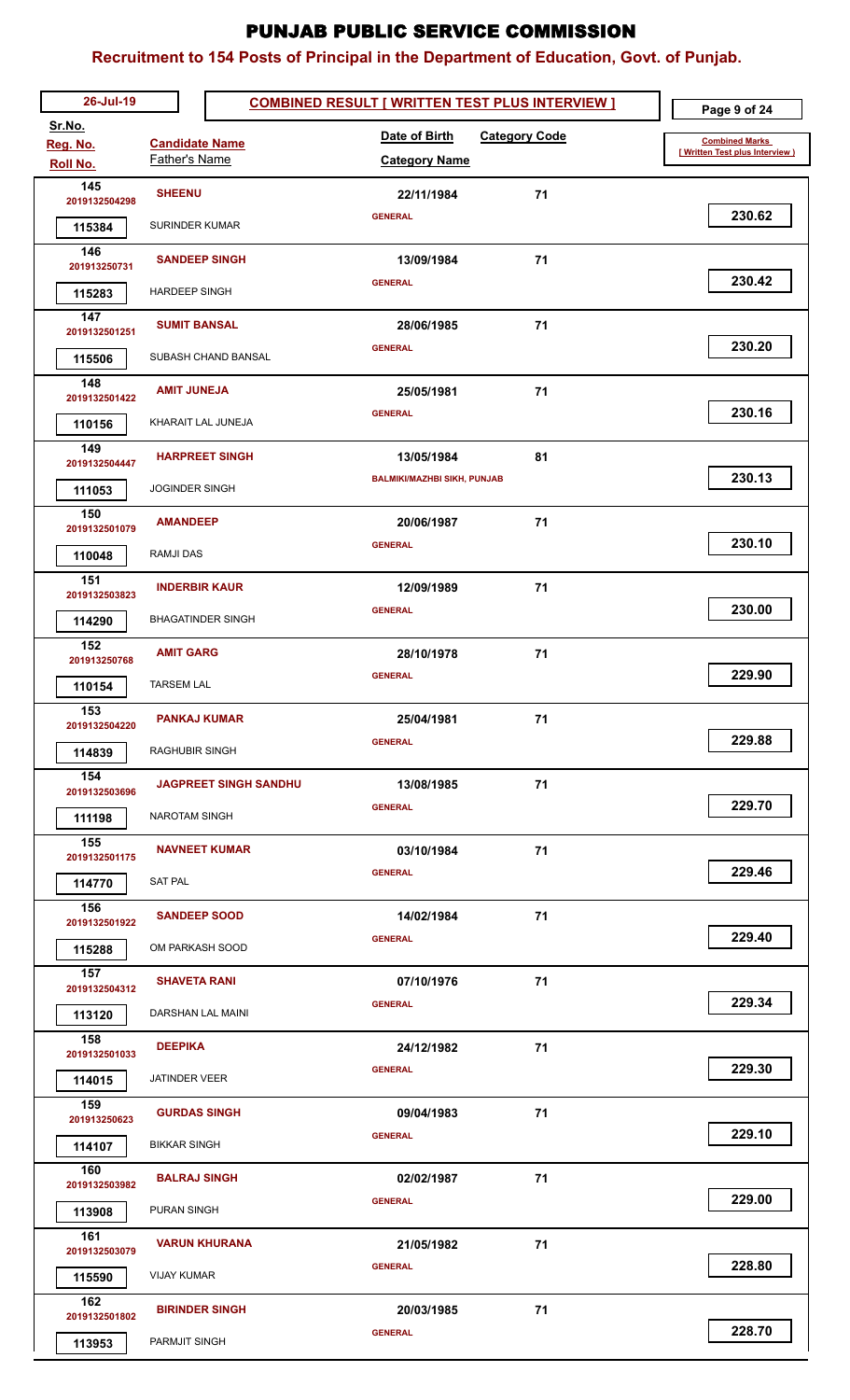| 26-Jul-19               |                           | <b>COMBINED RESULT [ WRITTEN TEST PLUS INTERVIEW ]</b> | Page 10 of 24                   |
|-------------------------|---------------------------|--------------------------------------------------------|---------------------------------|
| Sr.No.<br>Reg. No.      | <b>Candidate Name</b>     | Date of Birth<br><b>Category Code</b>                  | <b>Combined Marks</b>           |
| Roll No.                | Father's Name             | <b>Category Name</b>                                   | [ Written Test plus Interview ) |
| 163<br>2019132502122    | <b>SUKHRAJ BHULLAR</b>    | 71<br>18/11/1982                                       |                                 |
| 113293                  | PAL SINGH BHULLAR         | <b>GENERAL</b>                                         | 228.60                          |
| 164                     | <b>SUKHDEEP SINGH</b>     | 71<br>12/06/1982                                       |                                 |
| 2019132503147           | <b>HARBANS SINGH</b>      | <b>GENERAL</b>                                         | 228.24                          |
| 115459<br>165           |                           |                                                        |                                 |
| 2019132503539           | <b>ATUL KUMAR</b>         | 71<br>18/11/1982<br><b>GENERAL</b>                     | 228.00                          |
| 113873                  | <b>NAND LAL</b>           |                                                        |                                 |
| 166<br>2019132503085    | <b>GURWINDER SINGH</b>    | 85<br>02/10/1984                                       |                                 |
| 114192                  | <b>CHAND SINGH</b>        | <b>BC, PUNJAB</b>                                      | 227.90                          |
| 167<br>2019132502629    | <b>POONAM</b>             | 15/01/1988<br>71                                       |                                 |
| 114930                  | <b>SURAJ KUMAR</b>        | <b>GENERAL</b>                                         | 227.82                          |
| 168                     |                           |                                                        |                                 |
| 2019132503061           | <b>KIRAN</b>              | 71<br>29/03/1982<br><b>GENERAL</b>                     | 227.74                          |
| 111482                  | <b>JINDER PAL</b>         |                                                        |                                 |
| 169<br>2019132504646    | <b>ASHWANI</b>            | 06/10/1983<br>71                                       |                                 |
| 110315                  | <b>JAGDISH RAI</b>        | <b>GENERAL</b>                                         | 227.74                          |
| 170<br>2019132505623    | <b>ANAMIKA BANSAL</b>     | 71<br>13/12/1975                                       |                                 |
| 110199                  | <b>BIHARI LAL BANSAL</b>  | <b>GENERAL</b>                                         | 227.58                          |
| 171                     | <b>AMIT KUMAR</b>         | 04/05/1981<br>71                                       |                                 |
| 201913250110<br>113793  | RAJ KUMAR                 | <b>GENERAL</b>                                         | 227.50                          |
| 172                     |                           |                                                        |                                 |
| 2019132504990           | <b>MUKESH KUMAR</b>       | 14/03/1982<br>71<br><b>GENERAL</b>                     | 227.48                          |
| 111913                  | <b>JYOTI RAM</b>          |                                                        |                                 |
| 173<br>2019132505224    | <b>JOBINDER SINGH</b>     | 71<br>25/07/1979                                       |                                 |
| 114404                  | <b>JARNAIL SINGH</b>      | <b>GENERAL</b>                                         | 227.30                          |
| 174<br>201913250559     | <b>AKASHDEEP AGGARWAL</b> | 71<br>15/08/1980                                       |                                 |
| 113716                  | RAVINDER KUMAR            | <b>GENERAL</b>                                         | 227.12                          |
| 175                     | <b>HARINDER PAL SINGH</b> | 23/06/1980<br>85                                       |                                 |
| 201913250238            |                           | <b>BC, PUNJAB</b>                                      | 227.10                          |
| 110948<br>176           | <b>VIRSA SINGH</b>        |                                                        |                                 |
| 2019132504651           | <b>YADWINDER SINGH</b>    | 71<br>09/09/1983                                       | 227.10                          |
| 113646                  | <b>KULWANT SINGH</b>      | <b>GENERAL</b>                                         |                                 |
| 177<br>2019132502472    | <b>NEETU KAMBOJ</b>       | 85<br>15/06/1979                                       |                                 |
| 114807                  | JHANDA RAM                | <b>BC, PUNJAB</b>                                      | 227.00                          |
| 178                     | <b>VARUN KUMAR</b>        | 77<br>24/07/1985                                       |                                 |
| 2019132501106<br>115673 | SIKANDER LAL              | <b>SC OTHERS, PUNJAB</b>                               | 226.62                          |
| 179                     |                           |                                                        |                                 |
| 2019132502316           | <b>LOVELEEN KAUR</b>      | 01/09/1983<br>71<br><b>GENERAL</b>                     | 226.32                          |
| 114559                  | TRILOCHAN SINGH           |                                                        |                                 |
| 180<br>2019132501766    | <b>HARSIMRANJEET KAUR</b> | 71<br>21/03/1978                                       |                                 |
| 114277                  | ARJAN SINGH               | <b>GENERAL</b>                                         | 226.27                          |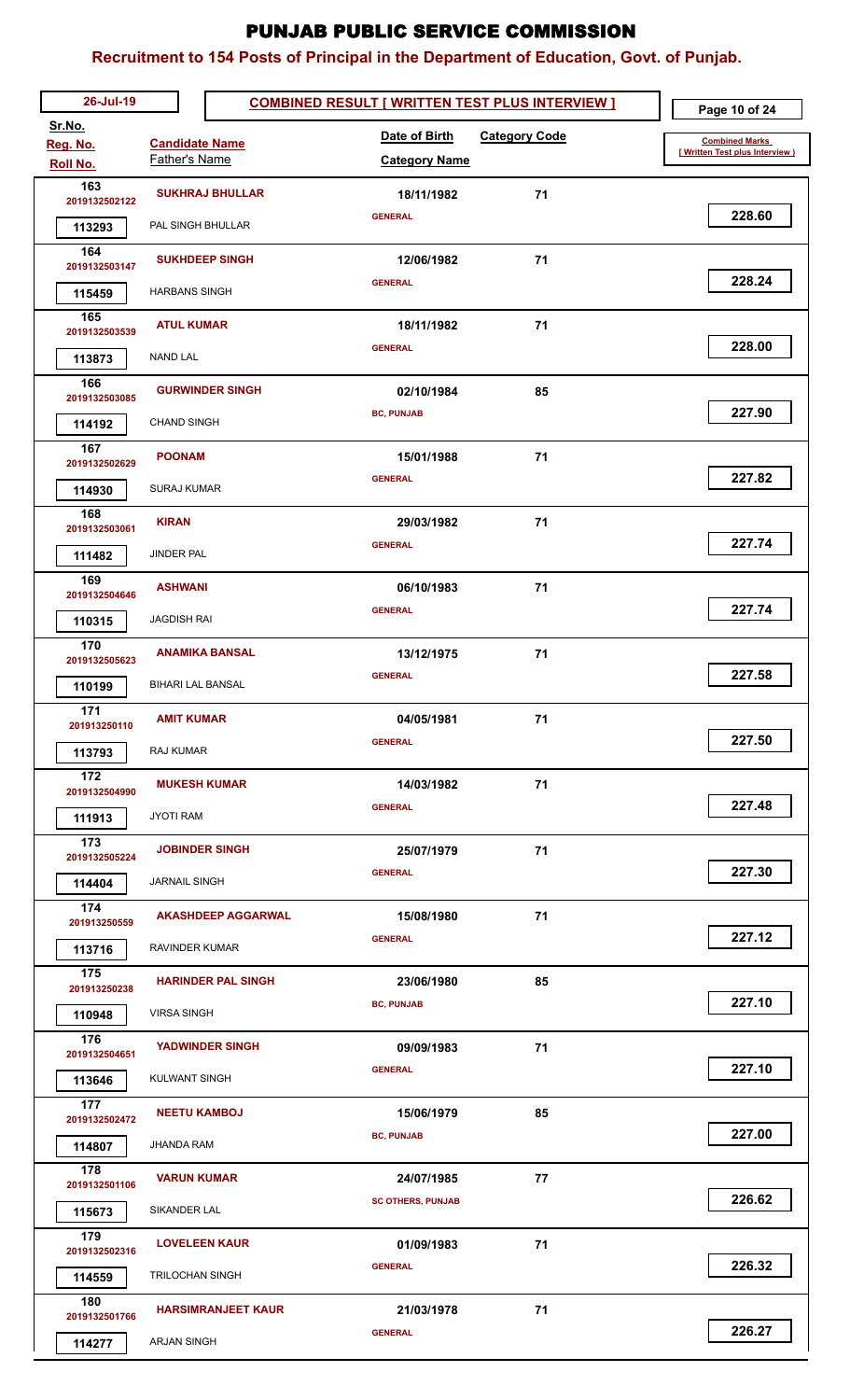| 26-Jul-19               |                           | <b>COMBINED RESULT [ WRITTEN TEST PLUS INTERVIEW ]</b> | Page 11 of 24                      |
|-------------------------|---------------------------|--------------------------------------------------------|------------------------------------|
| Sr.No.<br>Reg. No.      | <b>Candidate Name</b>     | Date of Birth<br><b>Category Code</b>                  | <b>Combined Marks</b>              |
| Roll No.                | Father's Name             | <b>Category Name</b>                                   | [Written Test plus Interview ]     |
| 181                     | <b>POOJA RANI</b>         | 71<br>30/11/1986                                       |                                    |
| 201913250601            | SATPAUL BANSAL            | <b>GENERAL</b>                                         | 226.08                             |
| 114923<br>182           |                           |                                                        |                                    |
| 2019132501238           | <b>ACHINT RAJ</b>         | 71<br>08/07/1975                                       |                                    |
| 110006                  | <b>VAISHNU DASS</b>       | <b>GENERAL</b>                                         | 225.88                             |
| 183<br>2019132504283    | <b>ARPIT LUTHRA</b>       | 71<br>13/07/1987                                       |                                    |
| 113845                  | SANJEEV KUMAR             | <b>GENERAL</b>                                         | 225.80                             |
| 184                     | <b>ANU MONGA</b>          | 76<br>26/08/1983                                       |                                    |
| 2019132501161           | <b>SHASHI KANT</b>        | <b>VISUALLY IMPAIRED PHYSICALLY</b>                    | 225.74                             |
| 115906<br>185           |                           | <b>HANDICAPPED, PUNJAB</b>                             |                                    |
| 201913250347            | <b>SONIA RANI</b>         | 71<br>01/05/1983<br><b>GENERAL</b>                     | 225.70                             |
| 113208                  | RAVINDER KUMAR            |                                                        |                                    |
| 186<br>2019132501288    | <b>ANISHA</b>             | 17/06/1983<br>71                                       |                                    |
| 113813                  | <b>HARI KRISHAN</b>       | <b>GENERAL</b>                                         | 225.70                             |
| 187                     | <b>KULWINDER SINGH</b>    | 71<br>16/06/1981                                       |                                    |
| 2019132503442<br>114532 | <b>BALDEV SINGH</b>       | <b>GENERAL</b>                                         | 225.44                             |
| 188                     |                           |                                                        |                                    |
| 2019132502474           | <b>SANJEEV KAMBOJ</b>     | 04/01/1978<br>85<br><b>BC, PUNJAB</b>                  | 225.30                             |
| 115294                  | <b>MILKH RAJ</b>          |                                                        |                                    |
| 189<br>2019132503689    | <b>VAISHALI CHOWDHARY</b> | 23/04/1982<br>71                                       |                                    |
| 113506                  | CHINMOY CHOWDHARY         | <b>GENERAL</b>                                         | 225.10                             |
| 190<br>2019132501130    | <b>SUMEET GUPTA</b>       | 71<br>23/09/1976                                       |                                    |
| 113349                  | SURINDER KUMAR GUPTA      | <b>GENERAL</b>                                         | 225.00                             |
| 191<br>2019132503590    | <b>JASVINDER SINGH</b>    | 71<br>30/09/1984                                       |                                    |
| 111270                  | <b>BALVINDER SINGH</b>    | <b>GENERAL</b>                                         | 224.90                             |
| 192                     |                           |                                                        |                                    |
| 2019132502785           | <b>PARDEEP KUMAR</b>      | 85<br>20/12/1979<br><b>BC, PUNJAB</b>                  | 224.77                             |
| 112207                  | <b>RAMESH CHANDER</b>     |                                                        |                                    |
| 193<br>2019132502009    | <b>ANJALI</b>             | 71<br>08/10/1983                                       |                                    |
| 110226                  | <b>SAT PAL</b>            | <b>GENERAL</b>                                         | 224.64                             |
| 194<br>2019132502465    | <b>LOVELEEN RANI</b>      | 71<br>15/05/1988                                       |                                    |
| 114560                  | PREM KUMAR                | <b>GENERAL</b>                                         | 224.64                             |
| 195                     | <b>GURPREET SINGH</b>     | 71<br>10/07/1977                                       |                                    |
| 2019132506554           |                           | <b>GENERAL</b>                                         | 224.40                             |
| 110847<br>196           | AJMER SINGH               |                                                        |                                    |
| 2019132505457           | <b>GINNI BALA</b>         | 08/04/1983<br>71                                       |                                    |
| 114087                  | <b>ASHOK KUMAR</b>        | <b>GENERAL</b>                                         | 224.30                             |
| 197<br>201913250955     | <b>RUCHIKA</b>            | 16/06/1979<br>71                                       |                                    |
| 115219                  | BISHAMBER DASS MURADIA    | <b>GENERAL</b>                                         | 224.20                             |
| 198<br>201913250621     | <b>AMANDEEP KAUR</b>      | 15/12/1987<br>71                                       |                                    |
| 113745                  | SIKANDER SINGH            | <b>GENERAL</b>                                         | 224.10<br>$\overline{\phantom{a}}$ |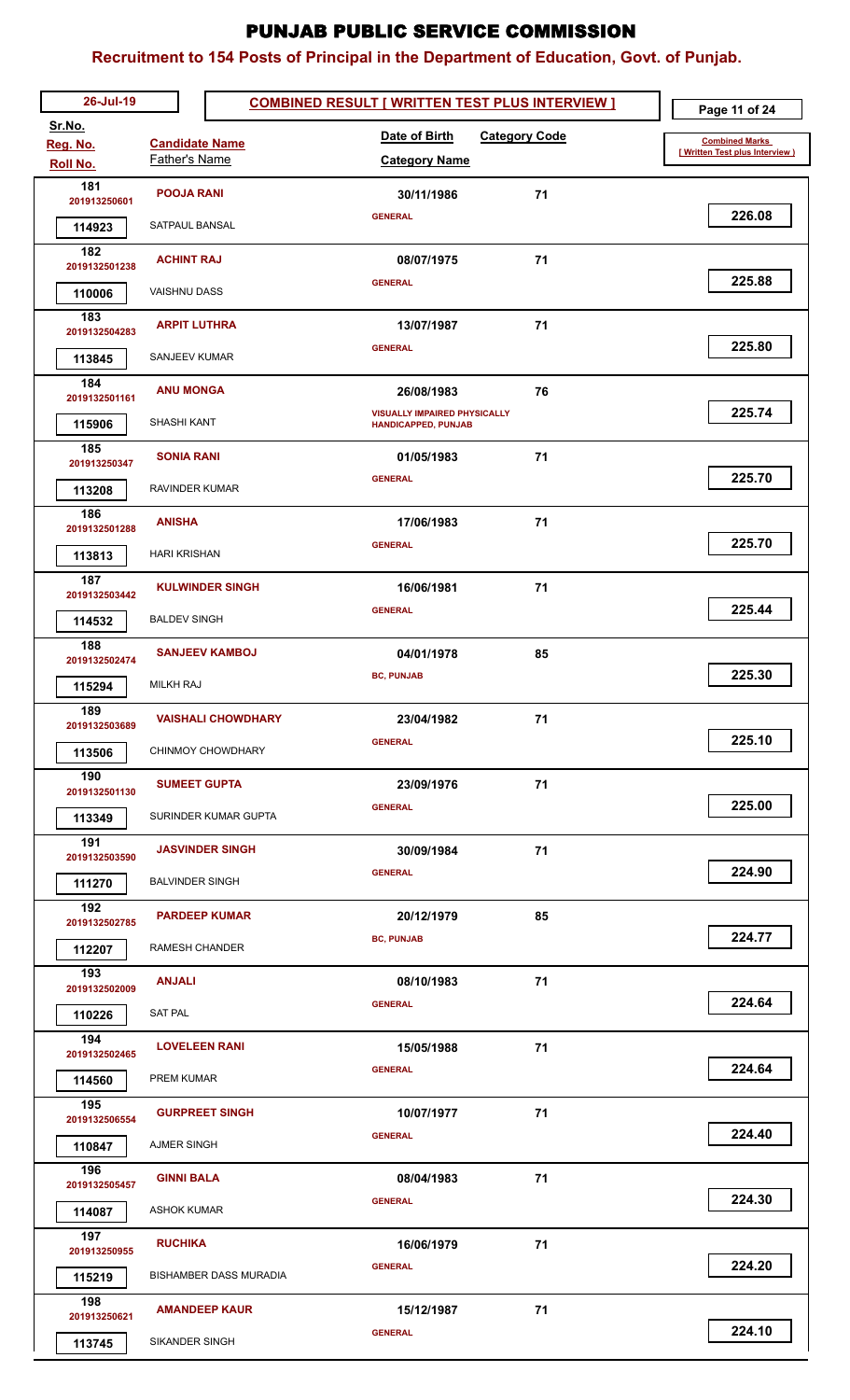| 26-Jul-19               |                           | <b>COMBINED RESULT [ WRITTEN TEST PLUS INTERVIEW ]</b>      | Page 12 of 24                  |
|-------------------------|---------------------------|-------------------------------------------------------------|--------------------------------|
| Sr.No.<br>Reg. No.      | <b>Candidate Name</b>     | Date of Birth<br><b>Category Code</b>                       | <b>Combined Marks</b>          |
| Roll No.                | Father's Name             | <b>Category Name</b>                                        | [Written Test plus Interview ] |
| 199                     | <b>NEETU</b>              | 09/06/1983<br>71                                            |                                |
| 2019132503698           | PREM KUMAR                | <b>GENERAL</b>                                              | 224.02                         |
| 114803<br>200           |                           |                                                             |                                |
| 201913250848            | <b>SATINDERPAL SINGH</b>  | 71<br>03/10/1984                                            |                                |
| 115683                  | <b>JAGMOHAN SINGH</b>     | <b>GENERAL</b>                                              | 224.00                         |
| 201<br>201913250671     | <b>RITIKA THAKUR</b>      | 71<br>11/09/1987                                            |                                |
| 115194                  | <b>KULWANT SINGH</b>      | <b>GENERAL</b>                                              | 224.00                         |
| 202                     |                           |                                                             |                                |
| 2019132503378           | <b>SANDEEP SINGH</b>      | 07/02/1985<br>74<br><b>WARDS OF FREEDOM FIGHTER, PUNJAB</b> | 223.86                         |
| 115282                  | <b>AVTAR SINGH</b>        |                                                             |                                |
| 203<br>2019132501874    | <b>RAMANDEEP SHARDA</b>   | 07/05/1985<br>71                                            |                                |
| 115105                  | PARSHOTAM KUMAR           | <b>GENERAL</b>                                              | 223.84                         |
| 204                     | <b>AVTAR SINGH</b>        | 11/09/1986<br>76                                            |                                |
| 2019132501925           |                           | <b>VISUALLY IMPAIRED PHYSICALLY</b>                         | 223.78                         |
| 115871                  | SUKHWINDER SINGH          | <b>HANDICAPPED, PUNJAB</b>                                  |                                |
| 205<br>2019132504785    | <b>AVNEESH KUMAR</b>      | 71<br>26/10/1978                                            |                                |
| 113877                  | <b>BODH RAJ</b>           | <b>GENERAL</b>                                              | 223.70                         |
| 206                     | <b>VARINDER PAL SINGH</b> | 04/08/1979<br>85                                            |                                |
| 2019132501493<br>115587 | <b>SURINDER SINGH</b>     | <b>BC, PUNJAB</b>                                           | 223.70                         |
| 207                     |                           |                                                             |                                |
| 201913250767            | <b>BHUSHAN KUMAR</b>      | 15/07/1981<br>71<br><b>GENERAL</b>                          | 223.50                         |
| 113944                  | JIWAN LAL                 |                                                             |                                |
| 208<br>2019132502758    | <b>GOURAV GUMBER</b>      | 71<br>25/06/1982                                            |                                |
| 110699                  | SUBHASH CHANDER GUMBER    | <b>GENERAL</b>                                              | 223.34                         |
| 209                     | <b>KHUSHDEEP KAUR</b>     | 71<br>21/05/1982                                            |                                |
| 2019132501466           | <b>JEET SINGH</b>         | <b>GENERAL</b>                                              | 223.00                         |
| 111476<br>210           |                           |                                                             |                                |
| 2019132501594           | <b>NAVDEEP KAUR</b>       | 26/08/1979<br>74                                            | 222.82                         |
| 111998                  | <b>BALDEV SINGH</b>       | <b>WARDS OF FREEDOM FIGHTER, PUNJAB</b>                     |                                |
| 211<br>201913250479     | <b>TARSEM LAL</b>         | 71<br>22/10/1979                                            |                                |
| 115560                  | <b>VALATI RAM</b>         | <b>GENERAL</b>                                              | 222.50                         |
| 212                     | <b>SANDEEP KAUR</b>       | 85<br>07/09/1982                                            |                                |
| 2019132505058           |                           | <b>BC, PUNJAB</b>                                           | 222.40                         |
| 115263                  | <b>JAGROOP SINGH</b>      |                                                             |                                |
| 213<br>2019132501393    | <b>NAMITA SHUKLA</b>      | 71<br>21/09/1987                                            |                                |
| 114719                  | V K SHUKLA                | <b>GENERAL</b>                                              | 222.38                         |
| 214<br>2019132505028    | <b>SHAILJA</b>            | 27/10/1983<br>71                                            |                                |
| 115363                  | ROSHAN LAL                | <b>GENERAL</b>                                              | 222.30                         |
| 215                     | <b>LAKHWINDER SINGH</b>   | 20/04/1984<br>85                                            |                                |
| 2019132502649           |                           | <b>BC, PUNJAB</b>                                           | 222.23                         |
| 114549                  | <b>KARNAIL SINGH</b>      |                                                             |                                |
| 216<br>2019132502268    | <b>MANPREET KAUR</b>      | 28/09/1982<br>71                                            |                                |
| 114647                  | <b>BALBIR SINGH</b>       | <b>GENERAL</b>                                              | 221.80                         |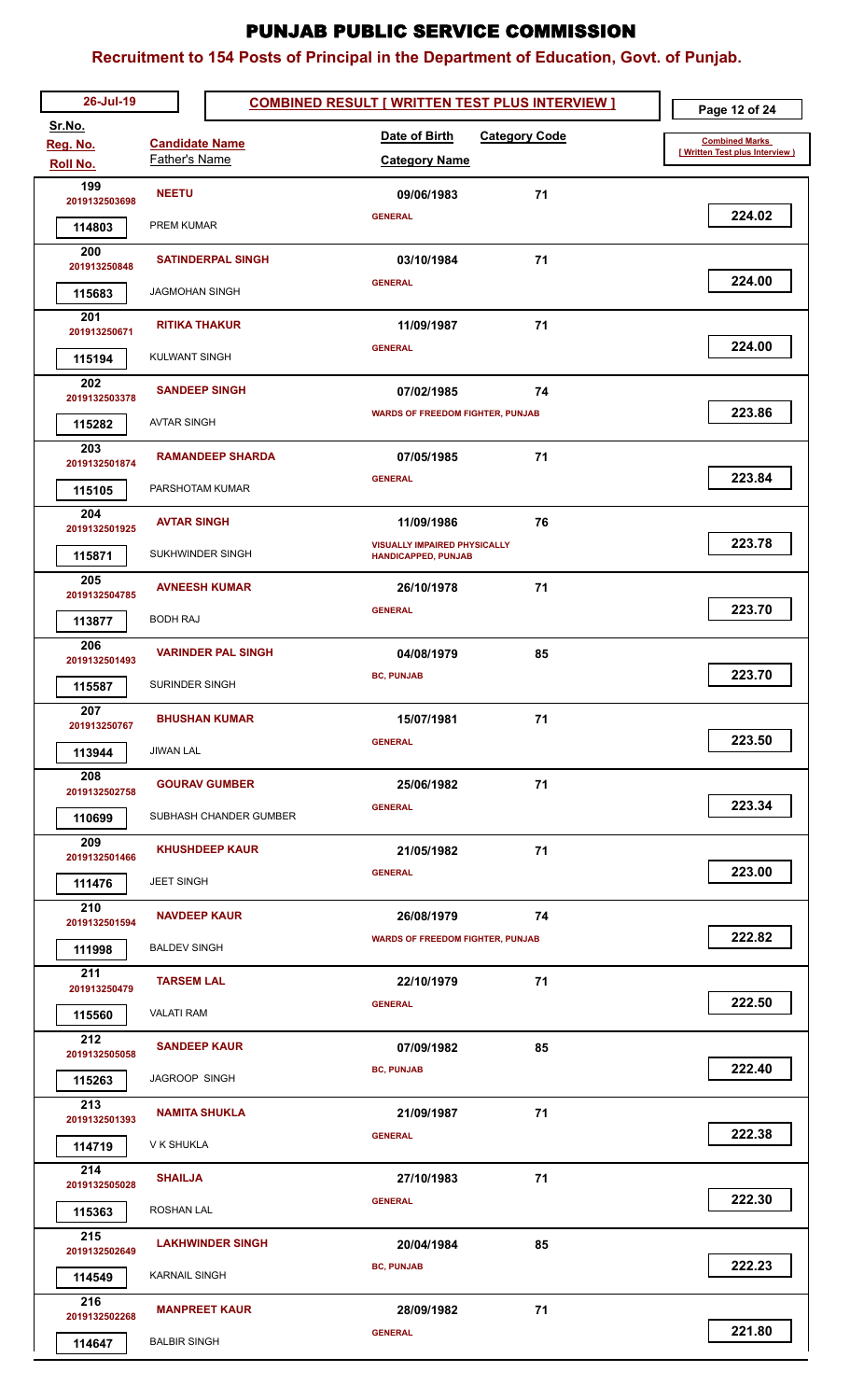| 26-Jul-19            |                                        | <b>COMBINED RESULT [ WRITTEN TEST PLUS INTERVIEW ]</b> | Page 13 of 24                  |
|----------------------|----------------------------------------|--------------------------------------------------------|--------------------------------|
| Sr.No.               |                                        | Date of Birth<br><b>Category Code</b>                  | <b>Combined Marks</b>          |
| Reg. No.<br>Roll No. | <b>Candidate Name</b><br>Father's Name | <b>Category Name</b>                                   | [Written Test plus Interview ] |
| 217                  | <b>PARVINDER KAUR</b>                  | 71<br>10/02/1975                                       |                                |
| 2019132502372        |                                        | <b>GENERAL</b>                                         | 221.74                         |
| 114894               | <b>LABH SINGH</b>                      |                                                        |                                |
| 218<br>2019132501124 | <b>ACME</b>                            | 16/08/1976<br>71                                       |                                |
| 110007               | SURESH KUMAR JAIN                      | <b>GENERAL</b>                                         | 221.50                         |
| 219                  |                                        |                                                        |                                |
| 2019132503337        | <b>SHIV KARAN MONGA</b>                | 71<br>24/04/1987<br><b>GENERAL</b>                     | 221.46                         |
| 113145               | PREM KUMAR MONGA                       |                                                        |                                |
| 220<br>2019132503734 | <b>DHARAM PAL JALAP</b>                | 07/11/1982<br>85                                       |                                |
| 114033               | <b>SHANKAR LAL JALAP</b>               | <b>BC, PUNJAB</b>                                      | 221.40                         |
| 221                  | <b>DEEPTI BALA</b>                     | 23/08/1986<br>71                                       |                                |
| 2019132503518        |                                        | <b>GENERAL</b>                                         | 221.40                         |
| 114024               | <b>SITA RAM</b>                        |                                                        |                                |
| 222<br>2019132501266 | <b>REKHA SAINI</b>                     | 11/08/1987<br>85                                       |                                |
| 112754               | <b>SANTOKH RAJ</b>                     | <b>BC, PUNJAB</b>                                      | 221.33                         |
| 223                  | <b>BEANT SINGH</b>                     | 85<br>20/05/1987                                       |                                |
| 2019132504108        |                                        | <b>BC, PUNJAB</b>                                      | 221.30                         |
| 113930               | <b>KARNAIL SINGH</b>                   |                                                        |                                |
| 224<br>2019132501863 | <b>SONIA</b>                           | 08/05/1988<br>85                                       |                                |
| 115429               | <b>RAJWANT SINGH</b>                   | <b>BC, PUNJAB</b>                                      | 221.30                         |
| 225                  | <b>NAVNEET SINGH</b>                   | 02/01/1975<br>71                                       |                                |
| 2019132503921        |                                        | <b>GENERAL</b>                                         | 221.20                         |
| 114772               | <b>AJIT SINGH</b>                      |                                                        |                                |
| 226<br>2019132503233 | <b>KARAMJIT SINGH</b>                  | 71<br>29/08/1976                                       |                                |
| 111448               | SUKHMANDER SINGH                       | <b>GENERAL</b>                                         | 221.00                         |
| 227                  | <b>GAGANDEEP KAUR</b>                  | 71<br>02/07/1987                                       |                                |
| 2019132503919        | <b>KULWANT SINGH</b>                   | <b>GENERAL</b>                                         | 221.00                         |
| 114067<br>228        |                                        |                                                        |                                |
| 201913250420         | <b>DEEPIKA DEAN</b>                    | 85<br>21/07/1979                                       |                                |
| 114019               | <b>KHURSHID</b>                        | <b>BC, PUNJAB</b>                                      | 220.80                         |
| 229<br>2019132503945 | <b>SARABJIT KAUR</b>                   | 71<br>03/03/1985                                       |                                |
| 115312               | MAHESHINDER SINGH                      | <b>GENERAL</b>                                         | 220.80                         |
| 230                  |                                        |                                                        |                                |
| 2019132503112        | <b>SHARANJIT KAUR</b>                  | 12/04/1978<br>71<br><b>GENERAL</b>                     | 220.78                         |
| 113110               | SUKHDEV SINGH                          |                                                        |                                |
| 231<br>2019132501157 | <b>PRIYADEEP KAUR</b>                  | 77<br>28/09/1984                                       |                                |
| 112368               | SUKHMINDER SINGH                       | <b>SC OTHERS, PUNJAB</b>                               | 220.70                         |
| 232                  | <b>RAVNEET KAUR</b>                    | 17/08/1985<br>76                                       |                                |
| 2019132504027        |                                        | <b>VISUALLY IMPAIRED PHYSICALLY</b>                    | 220.68                         |
| 115898               | <b>MUKHTIAR SINGH</b>                  | <b>HANDICAPPED, PUNJAB</b>                             |                                |
| 233<br>2019132501143 | <b>RAVINDER KAUR</b>                   | 08/12/1981<br>85                                       |                                |
| 115144               | JAGTAR SINGH                           | <b>BC, PUNJAB</b>                                      | 220.63                         |
| 234                  | <b>ROBIN GUPTA</b>                     | 14/03/1988<br>76                                       |                                |
| 2019132502065        |                                        | <b>VISUALLY IMPAIRED PHYSICALLY</b>                    | 220.62                         |
| 115912               | <b>JASVIR KUMAR</b>                    | <b>HANDICAPPED, PUNJAB</b>                             |                                |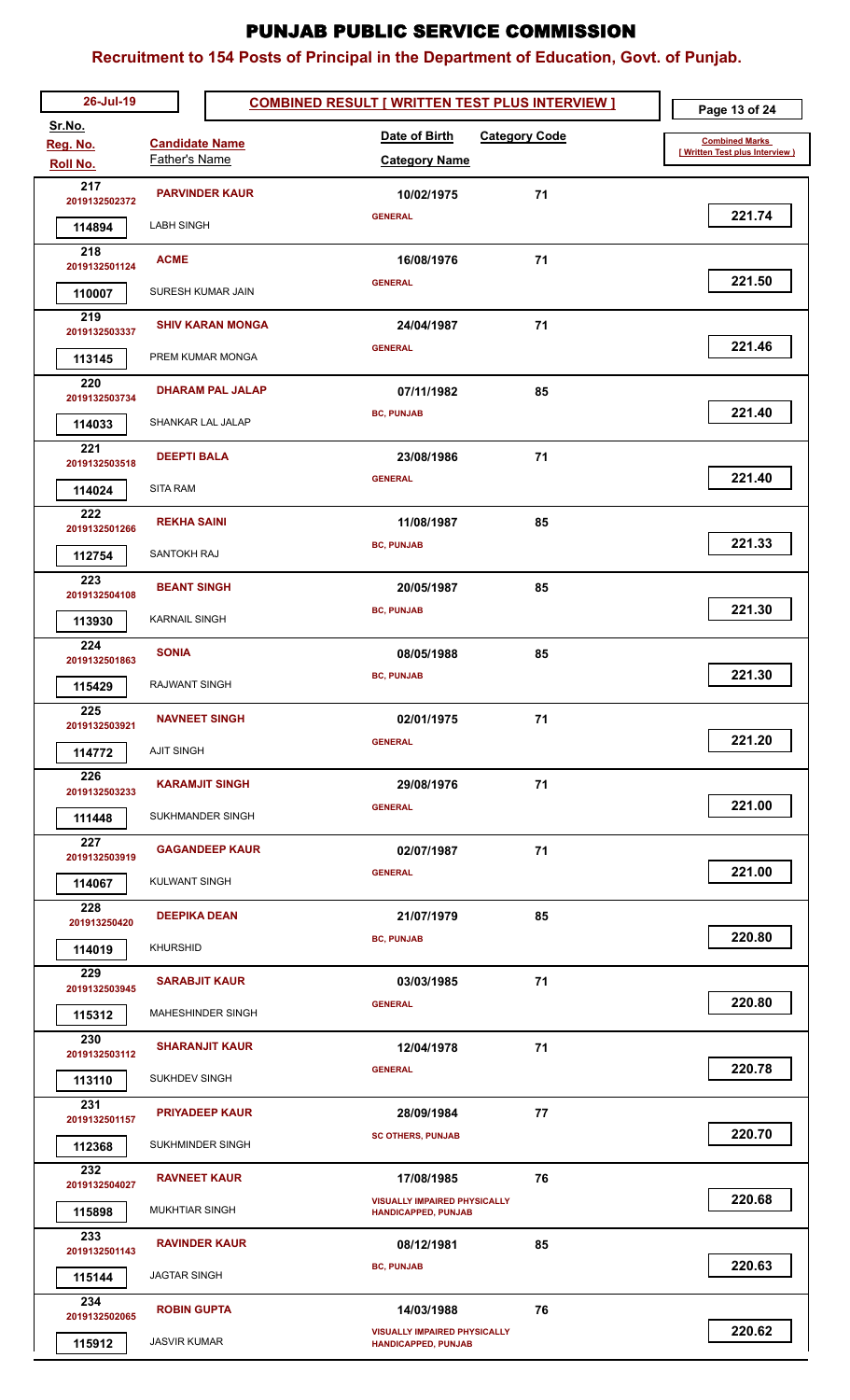| 26-Jul-19            |                             | <b>COMBINED RESULT [ WRITTEN TEST PLUS INTERVIEW ]</b> | Page 14 of 24                  |
|----------------------|-----------------------------|--------------------------------------------------------|--------------------------------|
| Sr.No.<br>Reg. No.   | <b>Candidate Name</b>       | Date of Birth<br><b>Category Code</b>                  | <b>Combined Marks</b>          |
| Roll No.             | Father's Name               | <b>Category Name</b>                                   | [Written Test plus Interview ] |
| 235                  | <b>KULWINDER KAUR</b>       | 26/02/1981<br>77                                       |                                |
| 2019132502398        |                             | <b>SC OTHERS, PUNJAB</b>                               | 220.50                         |
| 111561<br>236        | SHINDER PAL SINGH           |                                                        |                                |
| 201913250975         | <b>AJITPAL SINGH AULAKH</b> | 71<br>30/12/1978                                       |                                |
| 110028               | <b>GURDIAL SINGH</b>        | <b>GENERAL</b>                                         | 220.38                         |
| 237<br>2019132505023 | <b>HARMANDEEP SINGH</b>     | 27/04/1981<br>71                                       |                                |
| 110987               | <b>MAAN SINGH</b>           | <b>GENERAL</b>                                         | 220.10                         |
| 238                  |                             |                                                        |                                |
| 201913250699         | <b>SHEENAM</b>              | 71<br>06/01/1987<br><b>GENERAL</b>                     | 220.10                         |
| 115382               | <b>VIJAY KUMAR</b>          |                                                        |                                |
| 239<br>2019132502358 | <b>AMANDEEP KAUR</b>        | 03/09/1979<br>71                                       |                                |
| 113735               | <b>JASBIR SINGH</b>         | <b>GENERAL</b>                                         | 220.06                         |
| 240                  | <b>SURINDER KUMAR</b>       | 85<br>15/11/1976                                       |                                |
| 2019132502746        | <b>DIWAN CHAND</b>          | <b>BC, PUNJAB</b>                                      | 219.10                         |
| 113403<br>241        |                             |                                                        |                                |
| 201913250580         | <b>SIMRANJIT KAUR</b>       | 16/03/1990<br>85                                       | 219.10                         |
| 115414               | <b>NIRMAL SINGH</b>         | <b>BC, PUNJAB</b>                                      |                                |
| 242<br>201913250313  | <b>SIMRANJEET KAUR</b>      | 85<br>03/06/1985                                       |                                |
| 115413               | <b>SIKANDER SINGH</b>       | <b>BC, PUNJAB</b>                                      | 219.00                         |
| 243                  | <b>RITU PAUL</b>            |                                                        |                                |
| 2019132501841        |                             | 07/09/1978<br>77<br><b>SC OTHERS, PUNJAB</b>           | 218.98                         |
| 115829               | <b>BL PAUL</b>              |                                                        |                                |
| 244<br>2019132507007 | <b>SUKHDEEP SINGH</b>       | 85<br>14/09/1984                                       |                                |
| 113257               | <b>SATNAM SINGH</b>         | <b>BC, PUNJAB</b>                                      | 218.90                         |
| 245<br>2019132501976 | <b>SANDEEP KUMAR</b>        | 28/11/1983<br>85                                       |                                |
| 115267               | <b>BALWANT RAI</b>          | <b>BC, PUNJAB</b>                                      | 218.73                         |
| 246                  |                             |                                                        |                                |
| 201913250151         | <b>KULDEEP KUMAR</b>        | 77<br>19/04/1982                                       | 218.42                         |
| 114503               | <b>BHIM RAJ</b>             | <b>SC OTHERS, PUNJAB</b>                               |                                |
| 247<br>2019132502186 | <b>SATVIR SINGH</b>         | 21/11/1978<br>85                                       |                                |
| 113055               | <b>AJIT SINGH</b>           | <b>BC, PUNJAB</b>                                      | 218.40                         |
| 248                  | <b>MANJU BALA</b>           | 71<br>08/09/1986                                       |                                |
| 2019132502500        |                             | <b>GENERAL</b>                                         | 218.40                         |
| 114637               | <b>BHAJAN LAL</b>           |                                                        |                                |
| 249<br>2019132505305 | <b>RAKESH KUMAR</b>         | 26/11/1982<br>71                                       |                                |
| 112558               | <b>GIAN CHAND</b>           | <b>GENERAL</b>                                         | 218.24                         |
| 250<br>2019132505246 | <b>RAJNI SHARMA</b>         | 71<br>17/06/1986                                       |                                |
| 115053               | VIJAY KUMAR SHARMA          | <b>GENERAL</b>                                         | 218.14                         |
| 251                  |                             |                                                        |                                |
| 2019132504134        | <b>MANOJ DOGRA</b>          | 71<br>11/12/1974<br><b>GENERAL</b>                     | 218.06                         |
| 111789               | <b>ISH PAL DOGRA</b>        |                                                        |                                |
| 252<br>2019132502425 | <b>PUJA SHARMA</b>          | 30/12/1980<br>71                                       |                                |
| 112377               | A L SHARMA                  | <b>GENERAL</b>                                         | 217.96                         |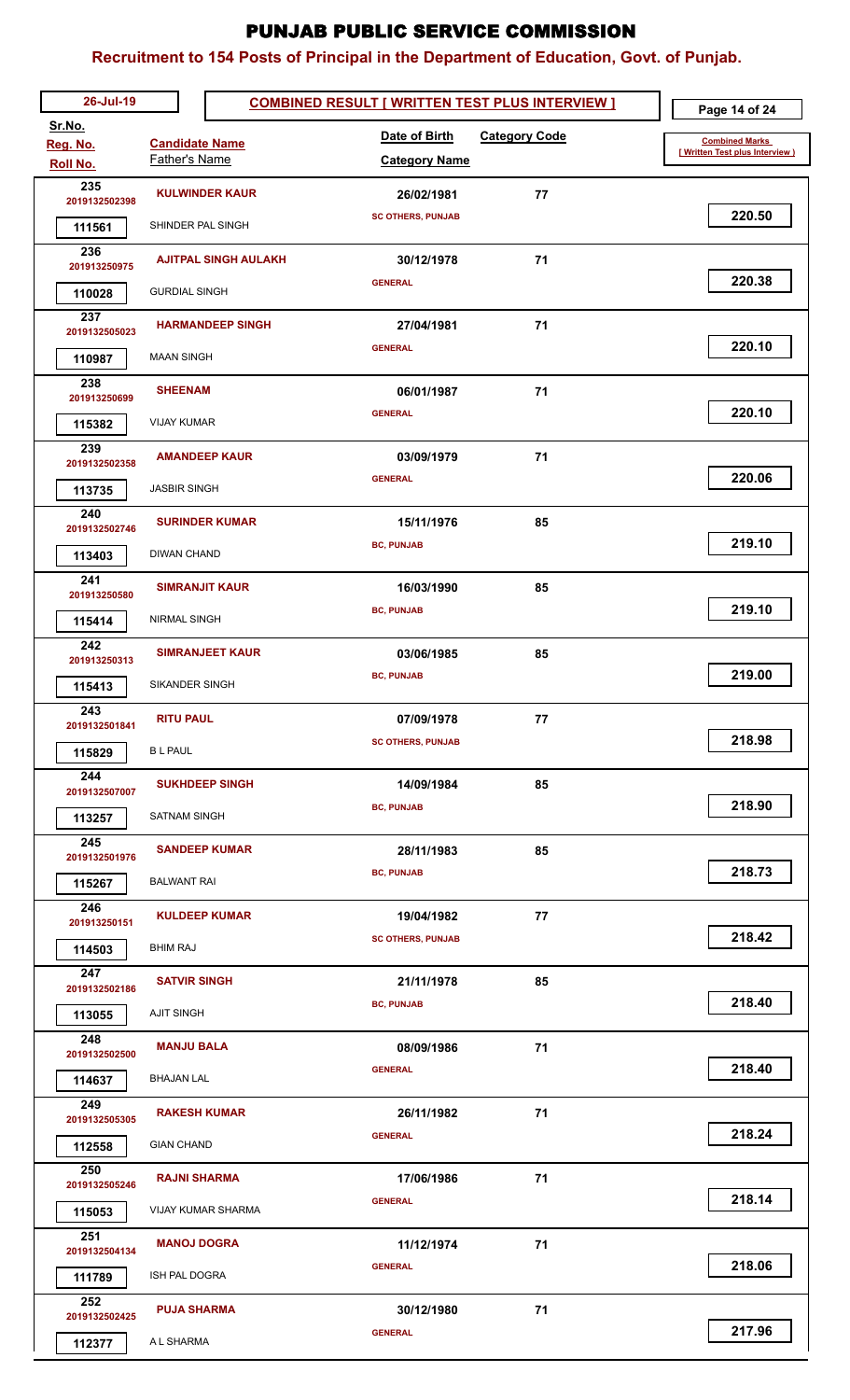| 26-Jul-19               |                                 | <b>COMBINED RESULT [ WRITTEN TEST PLUS INTERVIEW ]</b> | Page 15 of 24                  |
|-------------------------|---------------------------------|--------------------------------------------------------|--------------------------------|
| Sr.No.                  | <b>Candidate Name</b>           | Date of Birth<br><b>Category Code</b>                  | <b>Combined Marks</b>          |
| Reg. No.<br>Roll No.    | Father's Name                   | <b>Category Name</b>                                   | [Written Test plus Interview ] |
| 253                     | <b>RAMAN KUMAR CHAUDHARY</b>    | 71<br>03/03/1980                                       |                                |
| 201913250667            |                                 | <b>GENERAL</b>                                         | 217.92                         |
| 112596                  | <b>GURBAKSH SINGH CHAUDHARY</b> |                                                        |                                |
| 254<br>2019132501478    | <b>JATINDER PAL SINGH</b>       | 71<br>04/01/1986                                       |                                |
| 111322                  | ANGREZ SINGH                    | <b>GENERAL</b>                                         | 217.90                         |
| 255<br>2019132502332    | <b>KULVEER SINGH</b>            | 27/08/1981<br>71                                       |                                |
| 114519                  | <b>KULWANT SINGH</b>            | <b>GENERAL</b>                                         | 217.84                         |
| 256<br>2019132501537    | <b>KAPIL KUMAR</b>              | 71<br>02/11/1977                                       |                                |
| 114455                  | <b>SURESH KUMAR</b>             | <b>GENERAL</b>                                         | 217.74                         |
| 257                     | <b>DILRAJ SINGH</b>             | 14/01/1987<br>85                                       |                                |
| 201913250519            |                                 | <b>BC, PUNJAB</b>                                      | 217.70                         |
| 110635                  | <b>HARPREET SINGH</b>           |                                                        |                                |
| 258<br>2019132502019    | <b>KAMALJIT KAUR</b>            | 81<br>15/01/1979                                       |                                |
| 111388                  | SUKHDEV SINGH                   | <b>BALMIKI/MAZHBI SIKH, PUNJAB</b>                     | 217.57                         |
| 259<br>2019132501286    | <b>KULDIP SINGH</b>             | 05/01/1977<br>85                                       |                                |
| 114512                  | <b>GURCHARAN SINGH</b>          | <b>BC, PUNJAB</b>                                      | 217.50                         |
| 260<br>201913250839     | <b>ASHOK GARG</b>               | 71<br>20/02/1984                                       |                                |
| 113863                  | <b>HUKAM CHAND GARG</b>         | <b>GENERAL</b>                                         | 217.30                         |
| 261<br>2019132505230    | <b>HARMIT KAUR</b>              | 09/10/1984<br>71                                       |                                |
| 114249                  | <b>NIHAL SINGH</b>              | <b>GENERAL</b>                                         | 217.23                         |
| 262<br>2019132501934    | <b>KARAMJIT KAUR</b>            | 71<br>12/03/1981                                       |                                |
| 111442                  | <b>DHARM SINGH</b>              | <b>GENERAL</b>                                         | 217.10                         |
| 263                     | <b>RAJEEV YADAV</b>             | 08/10/1982<br>85                                       |                                |
| 2019132502672           |                                 | <b>BC, PUNJAB</b>                                      | 217.10                         |
| 115009                  | LEKH RAJ YADAV                  |                                                        |                                |
| 264<br>2019132507118    | <b>DARSHAN SINGH</b>            | 85<br>31/07/1972                                       |                                |
| 110550                  | <b>GURDEEP SINGH</b>            | <b>BC, PUNJAB</b>                                      | 217.00                         |
| 265<br>2019132501075    | <b>ANJU BALA</b>                | 71<br>02/07/1989                                       |                                |
| 110237                  | <b>VIJAY KUMAR</b>              | <b>GENERAL</b>                                         | 217.00                         |
| 266<br>2019132506510    | <b>DALJIT KAUR</b>              | 85<br>01/02/1975                                       |                                |
| 110538                  | <b>HARI SINGH</b>               | <b>BC, PUNJAB</b>                                      | 216.70                         |
| 267                     | <b>MEENAKSHI</b>                | 19/11/1983<br>71                                       |                                |
| 2019132505277<br>111845 | <b>BHAGWAN DASS</b>             | <b>GENERAL</b>                                         | 216.48                         |
| 268                     | <b>SAVINA RANI</b>              | 71<br>24/10/1984                                       |                                |
| 2019132503976           | PAWAN KUMAR                     | <b>GENERAL</b>                                         | 216.46                         |
| 115352<br>269           |                                 |                                                        |                                |
| 2019132503219           | <b>MANJINDER SINGH</b>          | 71<br>24/11/1986                                       | 216.38                         |
| 114629                  | <b>KULWANT SINGH</b>            | <b>GENERAL</b>                                         |                                |
| 270<br>2019132503309    | <b>PAWAN TANEJA</b>             | 08/06/1977<br>71                                       |                                |
| 112295                  | MOOL CHAND                      | <b>GENERAL</b>                                         | 216.14                         |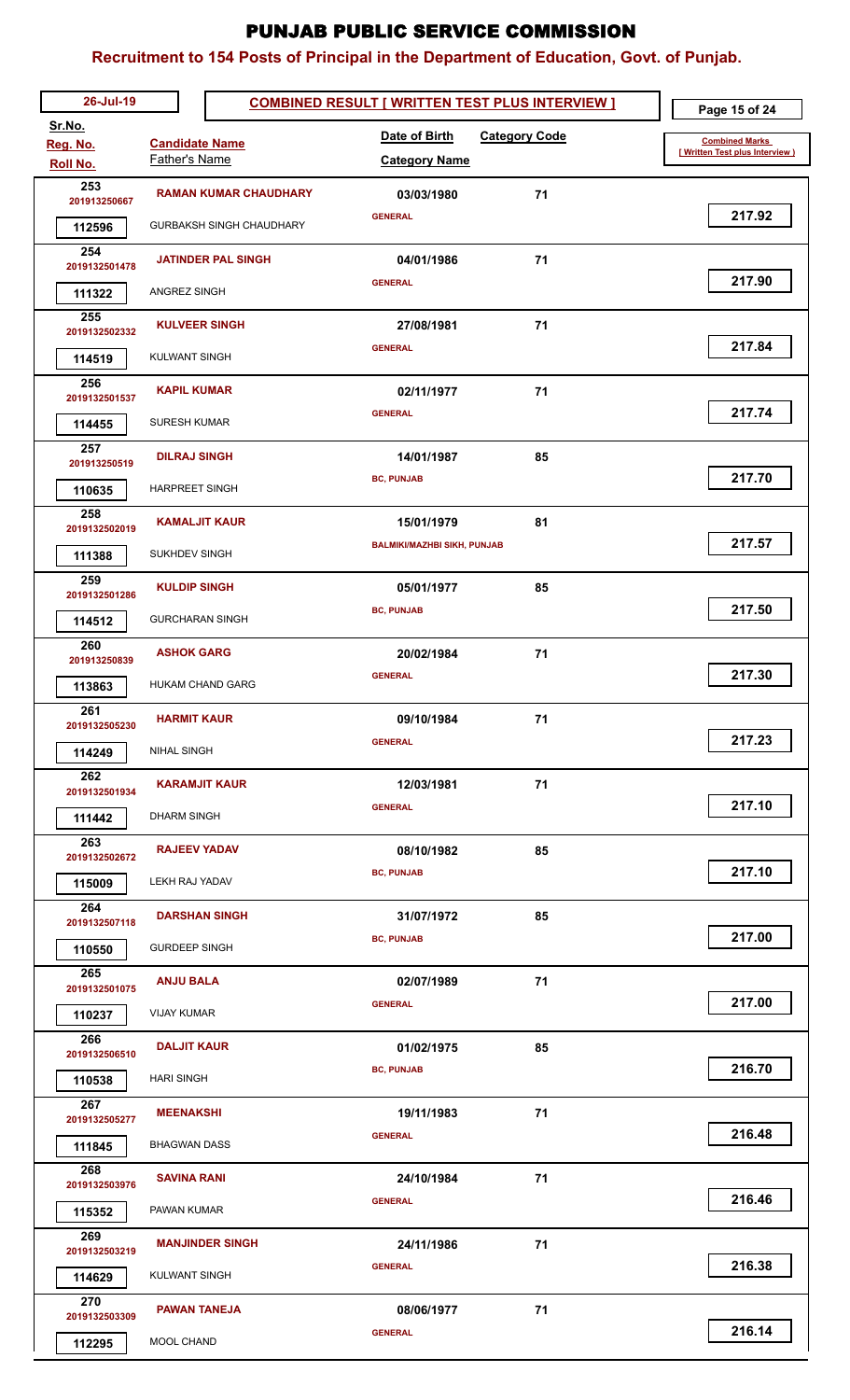| 26-Jul-19               |                            | <b>COMBINED RESULT [ WRITTEN TEST PLUS INTERVIEW ]</b> |                      | Page 16 of 24                   |
|-------------------------|----------------------------|--------------------------------------------------------|----------------------|---------------------------------|
| Sr.No.<br>Reg. No.      | <b>Candidate Name</b>      | Date of Birth                                          | <b>Category Code</b> | <b>Combined Marks</b>           |
| Roll No.                | Father's Name              | <b>Category Name</b>                                   |                      | [ Written Test plus Interview ) |
| 271<br>2019132503021    | <b>VIKAS KUMAR</b>         | 21/07/1974                                             | 71                   |                                 |
| 113576                  | <b>GANGA PARSHAD GUPTA</b> | <b>GENERAL</b>                                         |                      | 216.10                          |
| 272                     | <b>RAKESH KUMAR</b>        | 12/12/1979                                             | 71                   |                                 |
| 2019132501693           |                            | <b>GENERAL</b>                                         |                      | 216.08                          |
| 112566<br>273           | POKHAR DUTT                |                                                        |                      |                                 |
| 2019132501187           | <b>PINKI VASHISHT</b>      | 28/08/1984<br><b>GENERAL</b>                           | 71                   | 216.00                          |
| 114912                  | PARDEEP KUMAR VASHISHT     |                                                        |                      |                                 |
| 274<br>2019132505141    | <b>GEETU CHAGTI</b>        | 13/03/1982                                             | 71                   |                                 |
| 114084                  | SATPAL CHAGTI              | <b>GENERAL</b>                                         |                      | 215.92                          |
| 275                     | <b>RAMA KUMARI</b>         | 06/01/1985                                             | 71                   |                                 |
| 2019132504437<br>115091 | RAM ASRA SHARMA            | <b>GENERAL</b>                                         |                      | 215.90                          |
| 276                     |                            |                                                        |                      |                                 |
| 2019132502422           | <b>PARVEEN RANI</b>        | 23/03/1986<br><b>GENERAL</b>                           | 71                   | 215.88                          |
| 115813                  | SANTOSH KUMAR              |                                                        |                      |                                 |
| 277<br>2019132502183    | <b>MANI RAM</b>            | 06/06/1965                                             | 72                   |                                 |
| 111712                  | <b>BHAG CHAND</b>          | <b>ESM, PUNJAB</b>                                     |                      | 215.80                          |
| 278<br>2019132502492    | <b>VIKRAMJIT</b>           | 10/01/1979                                             | 71                   |                                 |
| 113590                  | <b>SATISH KUMAR</b>        | <b>GENERAL</b>                                         |                      | 215.80                          |
| 279                     | <b>MANJIT KUMAR BAWA</b>   | 04/12/1981                                             | 85                   |                                 |
| 2019132501869           |                            | <b>BC, PUNJAB</b>                                      |                      | 215.70                          |
| 111771                  | <b>VED PARKASH BAWA</b>    |                                                        |                      |                                 |
| 280<br>2019132501977    | <b>NEETU GUPTA</b>         | 07/10/1987                                             | 71                   |                                 |
| 114806                  | RAJINDER PRASHAD           | <b>GENERAL</b>                                         |                      | 215.52                          |
| 281<br>201913250521     | <b>SWATI JINDAL</b>        | 17/05/1983                                             | 71                   |                                 |
| 115550                  | DARSHAN KUMAR              | <b>GENERAL</b>                                         |                      | 215.50                          |
| 282                     | <b>DAYA RANI</b>           | 05/10/1985                                             | 71                   |                                 |
| 2019132502295           | ROSHAN LAL KATARIA         | <b>GENERAL</b>                                         |                      | 215.36                          |
| 113996<br>283           |                            |                                                        |                      |                                 |
| 2019132501171           | <b>RAJNI</b>               | 11/09/1980<br><b>GENERAL</b>                           | 71                   | 215.34                          |
| 112507                  | <b>VARINDER KUMAR</b>      |                                                        |                      |                                 |
| 284<br>2019132501047    | <b>MANPREET SINGH</b>      | 12/02/1981                                             | 71                   |                                 |
| 114661                  | <b>BAKSHISH SINGH</b>      | <b>GENERAL</b>                                         |                      | 215.34                          |
| 285<br>2019132504301    | <b>ANIL KUMAR</b>          | 09/10/1977                                             | 85                   |                                 |
| 113809                  | <b>BANWARI LAL</b>         | <b>BC, PUNJAB</b>                                      |                      | 215.30                          |
| 286                     | <b>SHERBAJ SINGH</b>       | 23/11/1983                                             | 71                   |                                 |
| 2019132505659           |                            | <b>GENERAL</b>                                         |                      | 215.00                          |
| 113135<br>287           | <b>VARINDER SINGH</b>      |                                                        |                      |                                 |
| 2019132503118           | <b>KARAMJIT SINGH</b>      | 08/01/1982                                             | 85                   |                                 |
| 111446                  | <b>GURMEET SINGH</b>       | <b>BC, PUNJAB</b>                                      |                      | 214.87                          |
| 288<br>201913250852     | <b>KULWINDER SINGH</b>     | 01/09/1982                                             | 81                   |                                 |
| 114534                  | <b>JEET SINGH</b>          | <b>BALMIKI/MAZHBI SIKH, PUNJAB</b>                     |                      | 214.83                          |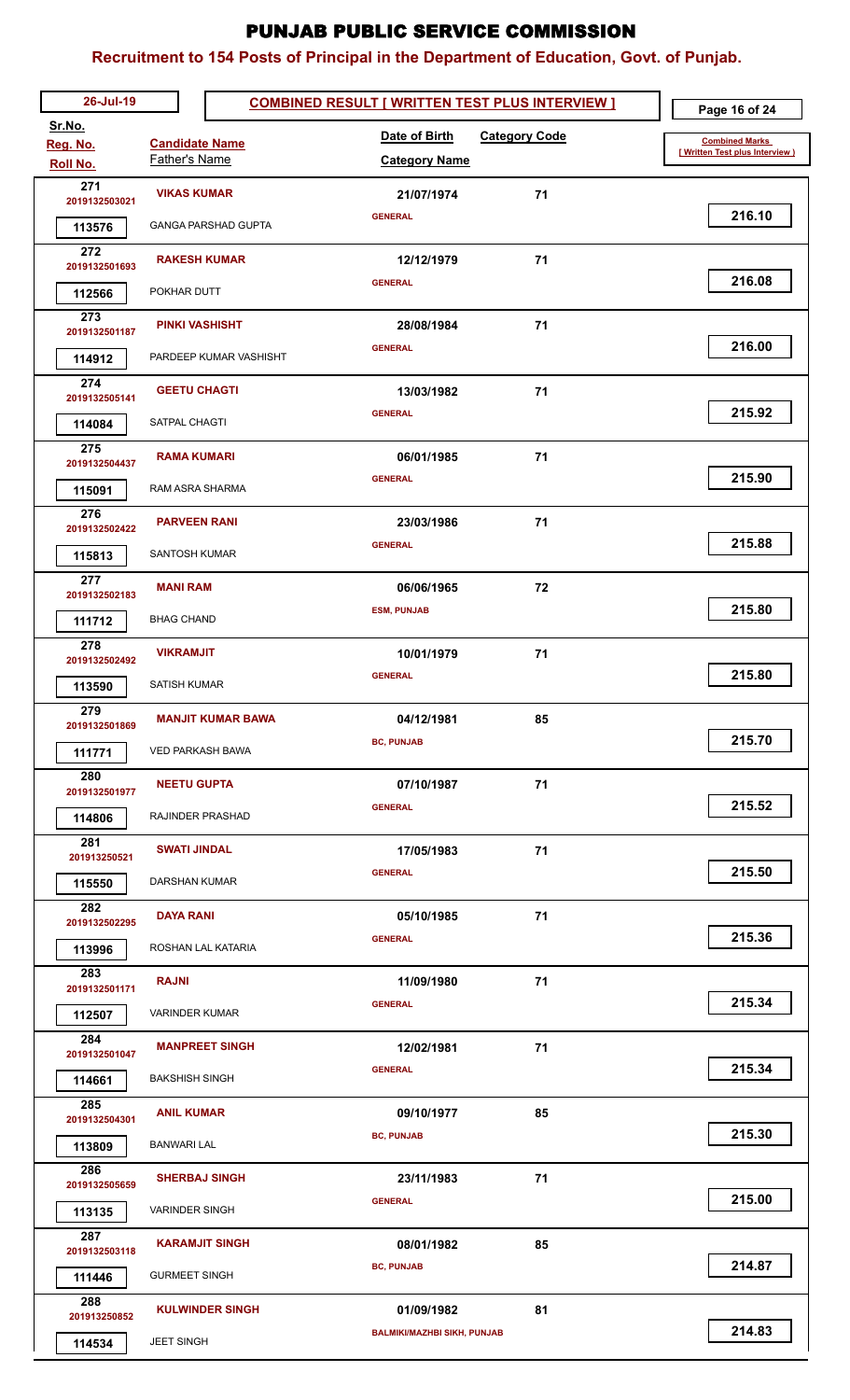| 26-Jul-19               |                        | <b>COMBINED RESULT [ WRITTEN TEST PLUS INTERVIEW ]</b> | Page 17 of 24                  |
|-------------------------|------------------------|--------------------------------------------------------|--------------------------------|
| Sr.No.                  | <b>Candidate Name</b>  | Date of Birth<br><b>Category Code</b>                  | <b>Combined Marks</b>          |
| Reg. No.<br>Roll No.    | Father's Name          | <b>Category Name</b>                                   | [Written Test plus Interview ] |
| 289                     | <b>GOPI RAM</b>        | 85                                                     |                                |
| 20191325057             |                        | 14/01/1982<br><b>BC, PUNJAB</b>                        | 214.80                         |
| 114090                  | SADHU RAM              |                                                        |                                |
| 290<br>2019132505395    | <b>AMANDIP SINGH</b>   | 77<br>15/06/1971                                       |                                |
| 110105                  | <b>BHAG SINGH</b>      | <b>SC OTHERS, PUNJAB</b>                               | 214.68                         |
| 291                     | <b>SARBJEET KAUR</b>   | 77<br>01/02/1986                                       |                                |
| 2019132503622           |                        | <b>SC OTHERS, PUNJAB</b>                               | 214.50                         |
| 112984                  | <b>KULDIP SINGH</b>    |                                                        |                                |
| 292<br>2019132503505    | <b>PREM SINGH</b>      | 77<br>26/04/1982                                       |                                |
| 114954                  | <b>MOHINDER SINGH</b>  | <b>SC OTHERS, PUNJAB</b>                               | 214.24                         |
| 293<br>2019132501532    | <b>AJAY KUMAR</b>      | 29/05/1977<br>71                                       |                                |
| 113708                  | <b>NANAK CHAND</b>     | <b>GENERAL</b>                                         | 214.20                         |
| 294                     | <b>CHINTAN SHARMA</b>  | 71<br>30/10/1977                                       |                                |
| 2019132502822<br>113979 | ROMESH CHANDER         | <b>GENERAL</b>                                         | 214.20                         |
| 295                     |                        |                                                        |                                |
| 2019132507393           | <b>AMRITPAL SINGH</b>  | 75<br>17/02/1987<br><b>SPORTS PERSON, PUNJAB</b>       | 213.90                         |
| 113804                  | KULDEEP SINGH          |                                                        |                                |
| 296<br>2019132502331    | <b>IQBAL SINGH</b>     | 17/10/1983<br>85                                       |                                |
| 114300                  | DARSHAN SINGH          | <b>BC, PUNJAB</b>                                      | 213.57                         |
| 297<br>2019132502429    | <b>VIKAS GUPTA</b>     | 05/04/1980<br>71                                       |                                |
| 113574                  | KIDAR NATH             | <b>GENERAL</b>                                         | 213.40                         |
| 298                     | <b>JASJIT SINGH</b>    | 77<br>07/06/1974                                       |                                |
| 2019132502028           | <b>CHARAN DASS</b>     | <b>SC OTHERS, PUNJAB</b>                               | 213.30                         |
| 111233<br>299           |                        |                                                        |                                |
| 2019132503408           | <b>KULWANT SINGH</b>   | 71<br>04/01/1977                                       | 213.30                         |
| 114525                  | SUKHDEV SINGH          | <b>GENERAL</b>                                         |                                |
| 300<br>2019132501289    | <b>MAHABIR BANSAL</b>  | 71<br>07/04/1979                                       |                                |
| 111635                  | SAT PAL BANSAL         | <b>GENERAL</b>                                         | 213.20                         |
| 301                     | <b>KULDEEP SINGH</b>   | 12/12/1983<br>85                                       |                                |
| 201913250611            | <b>JARNAIL SINGH</b>   | <b>BC, PUNJAB</b>                                      | 213.00                         |
| 111534<br>302           |                        |                                                        |                                |
| 2019132501225           | <b>JASVEER SINGH</b>   | 77<br>15/08/1977<br><b>SC OTHERS, PUNJAB</b>           | 212.70                         |
| 111267                  | <b>SUBA SINGH</b>      |                                                        |                                |
| 303<br>2019132502808    | <b>JYOTI SETIA</b>     | 71<br>01/01/1984                                       |                                |
| 114421                  | NIRMAL KUMAR SETIA     | <b>GENERAL</b>                                         | 212.70                         |
| 304<br>2019132505513    | <b>CHANCHAL SARITA</b> | 03/08/1976<br>71                                       |                                |
| 113963                  | <b>HEM RAJ</b>         | <b>GENERAL</b>                                         | 212.54                         |
| 305                     | <b>HARVINDER SINGH</b> | 17/06/1984<br>85                                       |                                |
| 2019132503129<br>111091 | <b>BANT SINGH</b>      | <b>BC, PUNJAB</b>                                      | 212.50                         |
| 306                     |                        |                                                        |                                |
| 2019132502609           | <b>HARMESH KATARIA</b> | 06/02/1982<br>71<br><b>GENERAL</b>                     | 212.27                         |
| 114245                  | ISHAR DASS KATARIA     |                                                        |                                |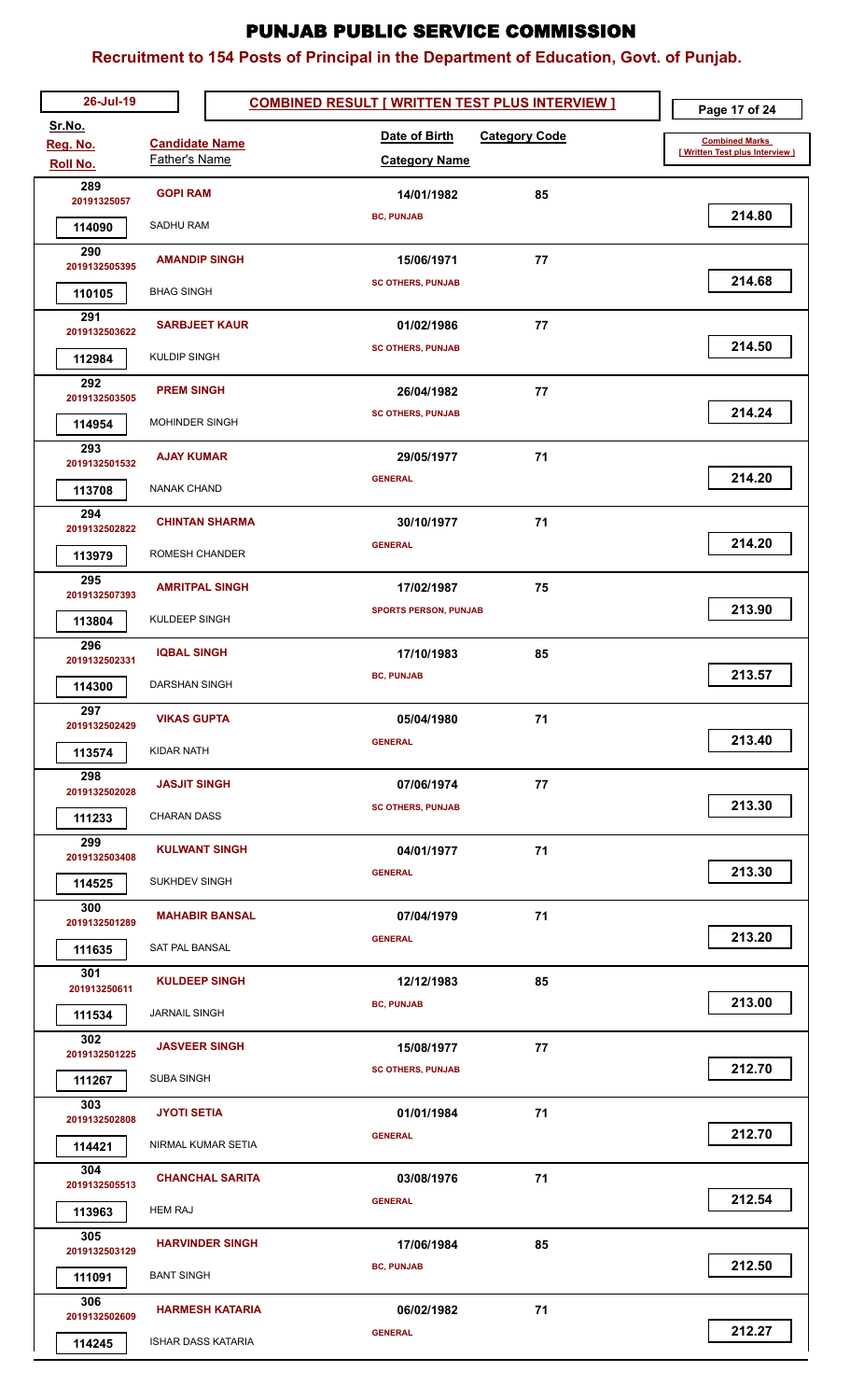| 26-Jul-19            |                                        | <b>COMBINED RESULT [ WRITTEN TEST PLUS INTERVIEW ]</b>            | Page 18 of 24                   |
|----------------------|----------------------------------------|-------------------------------------------------------------------|---------------------------------|
| Sr.No.               |                                        | Date of Birth<br><b>Category Code</b>                             | <b>Combined Marks</b>           |
| Reg. No.<br>Roll No. | <b>Candidate Name</b><br>Father's Name | <b>Category Name</b>                                              | [ Written Test plus Interview ) |
| 307                  | <b>SATINDER BATRA</b>                  | 71<br>13/10/1983                                                  |                                 |
| 2019132501419        |                                        | <b>GENERAL</b>                                                    | 212.20                          |
| 115332               | <b>KRISHAN LAL</b>                     |                                                                   |                                 |
| 308<br>2019132505841 | <b>BHAWESH GOYAL</b>                   | 30/09/1987<br>71                                                  |                                 |
| 113939               | <b>ONKAR NATH GOYAL</b>                | <b>GENERAL</b>                                                    | 211.90                          |
| 309                  | <b>ASHISH JUNEJA</b>                   |                                                                   |                                 |
| 2019132503202        |                                        | 71<br>17/04/1979<br><b>GENERAL</b>                                | 211.80                          |
| 110299               | VINOD KUMAR JUNEJA                     |                                                                   |                                 |
| 310<br>2019132502083 | <b>RAJAN KUMAR</b>                     | 08/08/1980<br>77                                                  |                                 |
| 114995               | <b>JANAK RAJ</b>                       | <b>SC OTHERS, PUNJAB</b>                                          | 211.60                          |
| 311                  | <b>RAJ KUMAR</b>                       | 06/03/1978<br>71                                                  |                                 |
| 20191325053          |                                        | <b>GENERAL</b>                                                    | 211.50                          |
| 114987               | <b>RAM VARAN</b>                       |                                                                   |                                 |
| 312<br>2019132501701 | <b>JAGDISH SINGH</b>                   | 18/10/1982<br>77                                                  |                                 |
| 114320               | <b>SURJIT SINGH</b>                    | <b>SC OTHERS, PUNJAB</b>                                          | 211.30                          |
| 313                  | <b>BHUPINDER SINGH SIDHU</b>           | 71<br>02/11/1974                                                  |                                 |
| 2019132502021        |                                        | <b>GENERAL</b>                                                    | 211.10                          |
| 113943               | <b>HARDEV SINGH</b>                    |                                                                   |                                 |
| 314<br>2019132505034 | <b>JEOTI BATRA</b>                     | 20/08/1987<br>71                                                  |                                 |
| 114397               | SATPAL BATRA                           | <b>GENERAL</b>                                                    | 211.10                          |
| 315                  | <b>MADHU</b>                           | 26/01/1980<br>71                                                  |                                 |
| 2019132501798        |                                        | <b>GENERAL</b>                                                    | 211.02                          |
| 114563               | <b>JAGDISH PRASAD</b>                  |                                                                   |                                 |
| 316<br>2019132501436 | <b>SIMMI RANI</b>                      | 71<br>02/12/1986                                                  |                                 |
| 115412               | <b>RAJ KUMAR</b>                       | <b>GENERAL</b>                                                    | 211.00                          |
| 317                  | <b>SUKHDEV SINGH</b>                   | 81<br>10/01/1974                                                  |                                 |
| 2019132502318        |                                        | <b>BALMIKI/MAZHBI SIKH, PUNJAB</b>                                | 210.93                          |
| 113265<br>318        | <b>RULDA SINGH</b>                     |                                                                   |                                 |
| 2019132503141        | <b>PANNA LAL</b>                       | 77<br>12/09/1976                                                  |                                 |
| 112166               | <b>MAHLA RAM</b>                       | <b>SC OTHERS, PUNJAB</b>                                          | 210.86                          |
| 319                  | <b>VIVIEK MONGA</b>                    | 76<br>22/11/1984                                                  |                                 |
| 2019132501056        | SHASHI KANT                            | <b>VISUALLY IMPAIRED PHYSICALLY</b>                               | 210.44                          |
| 115916<br>320        |                                        | <b>HANDICAPPED, PUNJAB</b>                                        |                                 |
| 201913250106         | <b>RAJINDER SINGH</b>                  | 77<br>09/11/1986                                                  | 210.40                          |
| 115029               | <b>MALKIT SINGH</b>                    | <b>SC OTHERS, PUNJAB</b>                                          |                                 |
| 321<br>2019132503207 | <b>NEELAM VERMA</b>                    | 77<br>27/02/1986                                                  |                                 |
| 114786               | <b>RAM SAROOP</b>                      | <b>SC OTHERS, PUNJAB</b>                                          | 210.38                          |
| 322                  |                                        |                                                                   |                                 |
| 2019132502275        | <b>SUMITA</b>                          | 09/12/1983<br>85<br><b>BC, PUNJAB</b>                             | 210.00                          |
| 115510               | <b>HARMESH KUMAR</b>                   |                                                                   |                                 |
| 323<br>2019132501736 | <b>POONAMJIT KAUR</b>                  | 24/10/1981<br>76                                                  |                                 |
| 115893               | <b>BIKKER SINGH</b>                    | <b>VISUALLY IMPAIRED PHYSICALLY</b><br><b>HANDICAPPED, PUNJAB</b> | 209.92                          |
| 324                  | <b>ROHIT GARG</b>                      | 04/11/1983<br>71                                                  |                                 |
| 2019132502931        |                                        | <b>GENERAL</b>                                                    | 209.90                          |
| 115208               | PARDEEP KUMAR                          |                                                                   |                                 |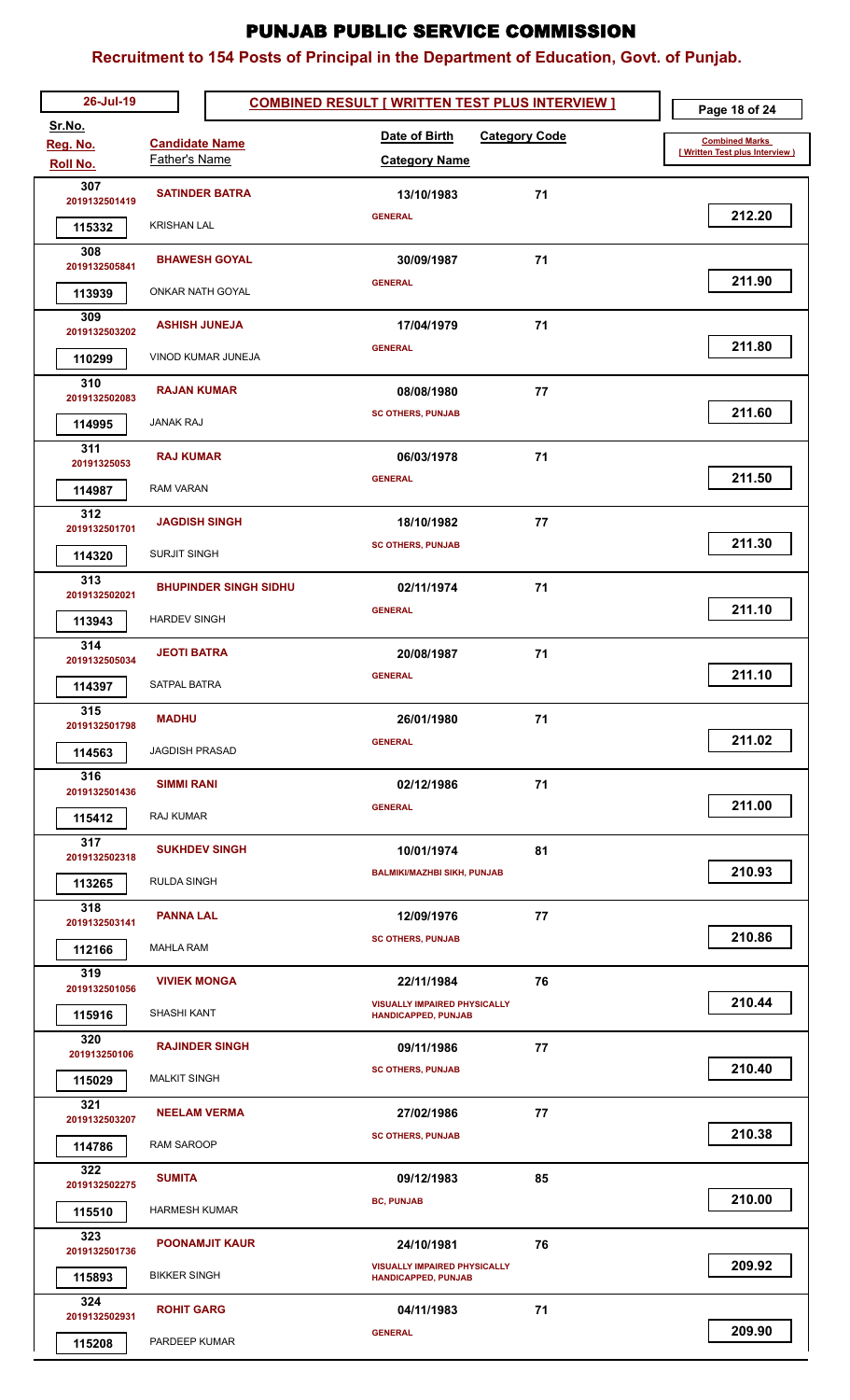| 26-Jul-19            |                        | <b>COMBINED RESULT [ WRITTEN TEST PLUS INTERVIEW ]</b> | Page 19 of 24                  |
|----------------------|------------------------|--------------------------------------------------------|--------------------------------|
| Sr.No.<br>Reg. No.   | <b>Candidate Name</b>  | Date of Birth<br><b>Category Code</b>                  | <b>Combined Marks</b>          |
| Roll No.             | Father's Name          | <b>Category Name</b>                                   | [Written Test plus Interview ] |
| 325                  | <b>AMANDEEP KUMAR</b>  | 04/05/1984<br>77                                       |                                |
| 2019132502068        |                        | <b>SC OTHERS, PUNJAB</b>                               | 208.92                         |
| 110079               | <b>JAGDISH RAJ</b>     |                                                        |                                |
| 326<br>201913250932  | <b>NEERU GOYAL</b>     | 71<br>14/02/1985                                       |                                |
| 112070               | PAWAN KUMAR            | <b>GENERAL</b>                                         | 208.86                         |
| 327<br>201913250625  | <b>PRABHJEET SINGH</b> | 85<br>05/07/1987                                       |                                |
| 112333               | <b>AMRIK SINGH</b>     | <b>BC, PUNJAB</b>                                      | 208.10                         |
| 328                  |                        |                                                        |                                |
| 2019132504988        | <b>MANDEEP KAUR</b>    | 85<br>25/02/1988<br><b>BC, PUNJAB</b>                  | 208.00                         |
| 114588               | <b>JASBIR SINGH</b>    |                                                        |                                |
| 329<br>201913250845  | <b>RAJINDER SINGH</b>  | 02/03/1978<br>77                                       |                                |
| 115028               | DEV CHAND              | <b>SC OTHERS, PUNJAB</b>                               | 207.80                         |
| 330                  | <b>JARNAIL SINGH</b>   |                                                        |                                |
| 2019132505014        |                        | 77<br>02/05/1979<br><b>SC OTHERS, PUNJAB</b>           | 207.24                         |
| 114341               | <b>MEHAR SINGH</b>     |                                                        |                                |
| 331<br>2019132501595 | <b>AMANPREET SINGH</b> | 81<br>06/06/1984                                       |                                |
| 113777               | AJMER SINGH            | <b>BALMIKI/MAZHBI SIKH, PUNJAB</b>                     | 206.82                         |
| 332                  | <b>SURINDER PAL</b>    | 77<br>23/10/1975                                       |                                |
| 2019132502723        |                        | <b>SC OTHERS, PUNJAB</b>                               | 206.70                         |
| 115536               | <b>BANKA SINGH</b>     |                                                        |                                |
| 333<br>2019132503842 | <b>SUSHIL KUMAR</b>    | 14/09/1984<br>77                                       |                                |
| 115544               | <b>RAMESH KUMAR</b>    | <b>SC OTHERS, PUNJAB</b>                               | 206.66                         |
| 334<br>2019132503333 | <b>BRIJINDER KUMAR</b> | 77<br>27/01/1980                                       |                                |
| 110493               | <b>RAM LAL</b>         | <b>SC OTHERS, PUNJAB</b>                               | 206.50                         |
| 335                  |                        |                                                        |                                |
| 201913250916         | <b>GOPI CHAND</b>      | 77<br>05/06/1982<br><b>SC OTHERS, PUNJAB</b>           | 206.30                         |
| 114089               | <b>SEWA DASS</b>       |                                                        |                                |
| 336<br>2019132501803 | <b>LAKHVEER SINGH</b>  | 04/03/1983<br>77                                       |                                |
| 111585               | <b>OM PARKASH</b>      | <b>SC OTHERS, PUNJAB</b>                               | 206.24                         |
| 337                  |                        |                                                        |                                |
| 2019132503026        | <b>SUNIL KUMAR</b>     | 10/05/1978<br>77<br><b>SC OTHERS, PUNJAB</b>           | 206.12                         |
| 113366               | <b>MANGAT RAM</b>      |                                                        |                                |
| 338<br>201913250921  | <b>ASHOK THAKUR</b>    | 72<br>02/08/1965                                       |                                |
| 110308               | KISHAN CHAND THAKUR    | <b>ESM, PUNJAB</b>                                     | 206.10                         |
| 339                  | <b>SUKHJEET SINGH</b>  | 77<br>15/02/1982                                       |                                |
| 2019132502714        |                        | <b>SC OTHERS, PUNJAB</b>                               | 206.00                         |
| 113272<br>340        | <b>JANGIR SINGH</b>    |                                                        |                                |
| 2019132505708        | <b>RENUKA</b>          | 02/02/1983<br>77                                       |                                |
| 112773               | <b>TARSEM RAJ</b>      | <b>SC OTHERS, PUNJAB</b>                               | 205.40                         |
| 341<br>201913250115  | <b>GURJIT SINGH</b>    | 15/12/1985<br>77                                       |                                |
| 115735               | SURINDER SINGH         | <b>SC OTHERS, PUNJAB</b>                               | 205.16                         |
| 342                  |                        |                                                        |                                |
| 2019132503161        | <b>KASHMIR SINGH</b>   | 24/08/1985<br>77<br><b>SC OTHERS, PUNJAB</b>           | 204.80                         |
| 114468               | <b>HARJINDER SINGH</b> |                                                        |                                |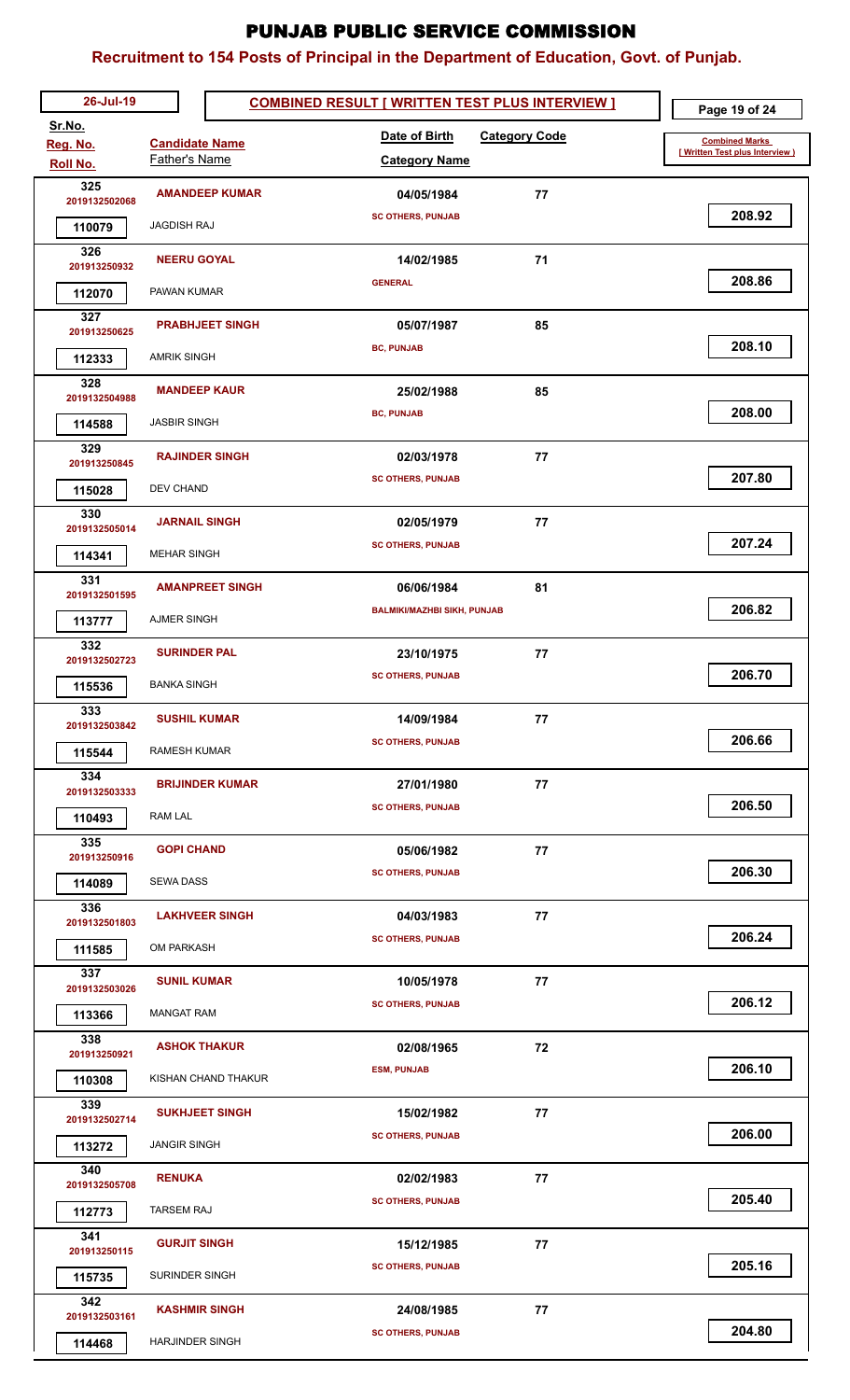| 26-Jul-19            |                          | <b>COMBINED RESULT [ WRITTEN TEST PLUS INTERVIEW ]</b>           |    | Page 20 of 24                   |
|----------------------|--------------------------|------------------------------------------------------------------|----|---------------------------------|
| Sr.No.               | <b>Candidate Name</b>    | Date of Birth<br><b>Category Code</b>                            |    | <b>Combined Marks</b>           |
| Reg. No.<br>Roll No. | Father's Name            | <b>Category Name</b>                                             |    | [ Written Test plus Interview ) |
| 343                  | <b>MANJU</b>             | 27/02/1975                                                       | 77 |                                 |
| 2019132502585        | SUKHDEV SINGH            | <b>SC OTHERS, PUNJAB</b>                                         |    | 204.70                          |
| 114635<br>344        |                          |                                                                  |    |                                 |
| 2019132501674        | <b>LOVEDEEP SINGH</b>    | 16/10/1985                                                       | 77 | 204.70                          |
| 114556               | <b>JANG SINGH</b>        | <b>SC OTHERS, PUNJAB</b>                                         |    |                                 |
| 345<br>2019132501092 | <b>GULSHAN BHAGAT</b>    | 24/06/1978                                                       | 77 |                                 |
| 110700               | <b>HIND RAJ</b>          | <b>SC OTHERS, PUNJAB</b>                                         |    | 203.60                          |
| 346                  | <b>SATINDER KAUR</b>     | 17/09/1986                                                       | 81 |                                 |
| 2019132506811        |                          | <b>BALMIKI/MAZHBI SIKH, PUNJAB</b>                               |    | 203.10                          |
| 113019               | <b>HARNEK SINGH</b>      |                                                                  |    |                                 |
| 347<br>2019132502314 | <b>SUKHJEET KAUR</b>     | 31/03/1987                                                       | 77 |                                 |
| 115468               | <b>AMRIK SINGH</b>       | <b>SC OTHERS, PUNJAB</b>                                         |    | 200.02                          |
| 348                  | <b>GURSHARAN SINGH</b>   | 01/10/1982                                                       | 85 |                                 |
| 2019132501872        | AMARJIT SINGH            | <b>BC, PUNJAB</b>                                                |    | 200.00                          |
| 114184<br>349        |                          |                                                                  |    |                                 |
| 201913250376         | <b>AMOLAK SINGH AZAD</b> | 11/08/1985                                                       | 77 | 199.28                          |
| 113799               | <b>BALDEV SINGH AZAD</b> | <b>SC OTHERS, PUNJAB</b>                                         |    |                                 |
| 350<br>2019132503635 | <b>YASH PAL</b>          | 30/04/1978                                                       | 77 |                                 |
| 113650               | SARDARI LAL              | <b>SC OTHERS, PUNJAB</b>                                         |    | 198.02                          |
| 351                  | <b>HARPREET SINGH</b>    | 24/06/1982                                                       | 77 |                                 |
| 2019132506737        |                          | <b>SC OTHERS, PUNJAB</b>                                         |    | 198.00                          |
| 114272               | RAM KISHAN               |                                                                  |    |                                 |
| 352<br>201913250371  | <b>MANOJ KUMAR</b>       | 19/02/1981                                                       | 77 |                                 |
| 111790               | AJAY KUMAR               | <b>SC OTHERS, PUNJAB</b>                                         |    | 197.96                          |
| 353<br>20191325040   | <b>KULWINDER SINGH</b>   | 01/04/1980                                                       | 72 |                                 |
| 115662               | <b>BALBIR SINGH</b>      | <b>ESM, PUNJAB</b>                                               |    | 197.80                          |
| 354                  |                          |                                                                  |    |                                 |
| 2019132502592        | <b>HARMANDEEP KAUR</b>   | 03/08/1986<br><b>SC OTHERS, PUNJAB</b>                           | 77 | 197.80                          |
| 114238               | <b>BAKHTOUR SINGH</b>    |                                                                  |    |                                 |
| 355<br>2019132502990 | <b>VARINDER KAUR</b>     | 17/10/1986                                                       | 76 |                                 |
| 115859               | <b>TEJA SINGH</b>        | <b>HEARING IMPAIRED PHYSICALLY</b><br><b>HANDICAPPED, PUNJAB</b> |    | 197.66                          |
| 356                  | <b>GURAN DASS</b>        | 04/02/1976                                                       | 81 |                                 |
| 2019132501034        |                          | <b>BALMIKI/MAZHBI SIKH, PUNJAB</b>                               |    | 197.58                          |
| 110705               | <b>GURDIAL SINGH</b>     |                                                                  |    |                                 |
| 357<br>2019132501956 | <b>YASHPAL</b>           | 23/08/1977                                                       | 77 |                                 |
| 113652               | <b>TEK CHAND</b>         | <b>SC OTHERS, PUNJAB</b>                                         |    | 197.20                          |
| 358<br>2019132504558 | <b>SATISH KUMAR</b>      | 11/02/1978                                                       | 76 |                                 |
| 115836               | JAI CHAND                | <b>HEARING IMPAIRED PHYSICALLY</b><br><b>HANDICAPPED, PUNJAB</b> |    | 196.44                          |
| 359                  |                          |                                                                  |    |                                 |
| 2019132502349        | <b>CHAMKAUR SINGH</b>    | 25/08/1980<br><b>BALMIKI/MAZHBI SIKH, PUNJAB</b>                 | 81 | 196.30                          |
| 113960               | MOHINDER SINGH           |                                                                  |    |                                 |
| 360<br>2019132501570 | <b>SUNITA RANI</b>       | 10/02/1987                                                       | 77 |                                 |
| 115520               | <b>ASHNI KUMAR</b>       | <b>SC OTHERS, PUNJAB</b>                                         |    | 194.90                          |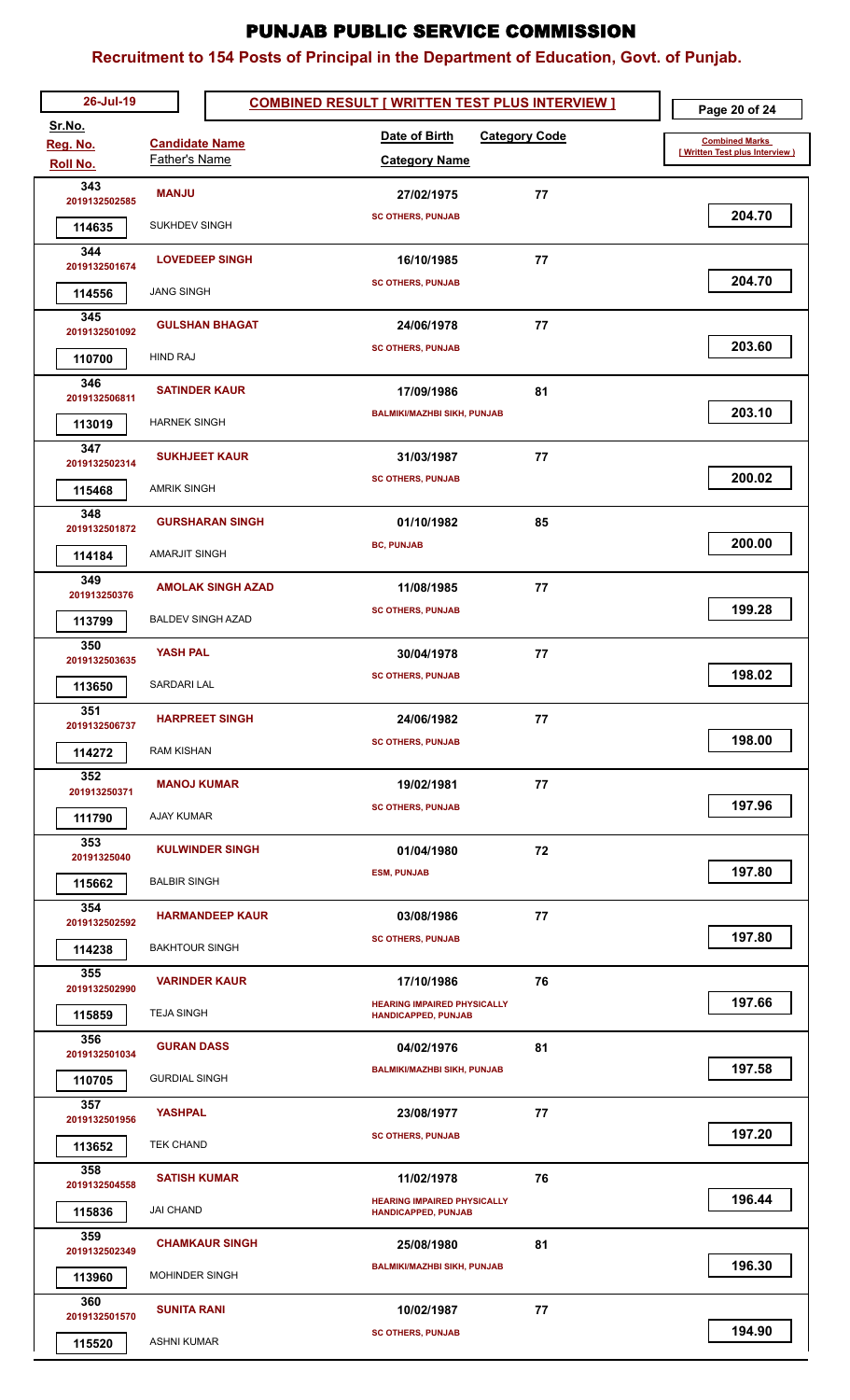| 26-Jul-19               |                              | <b>COMBINED RESULT [ WRITTEN TEST PLUS INTERVIEW ]</b> | Page 21 of 24                  |
|-------------------------|------------------------------|--------------------------------------------------------|--------------------------------|
| Sr.No.<br>Reg. No.      | <b>Candidate Name</b>        | Date of Birth<br><b>Category Code</b>                  | <b>Combined Marks</b>          |
| <b>Roll No.</b>         | <b>Father's Name</b>         | <b>Category Name</b>                                   | [Written Test plus Interview ] |
| 361                     | <b>ANU GARG</b>              | 76<br>04/11/1983                                       |                                |
| 2019132503216           | SATPAL GARG                  | <b>HEARING IMPAIRED PHYSICALLY</b>                     | 194.88                         |
| 115693<br>362           |                              | <b>HANDICAPPED, PUNJAB</b>                             |                                |
| 201913250353            | <b>MANPREET KAUR</b>         | 81<br>18/08/1985                                       |                                |
| 111802                  | <b>DALBIR SINGH</b>          | <b>BALMIKI/MAZHBI SIKH, PUNJAB</b>                     | 194.83                         |
| 363<br>201913250199     | <b>MANPREET KAUR</b>         | 77<br>28/04/1984                                       |                                |
| 114650                  | DHARAMPAL SINGH              | <b>SC OTHERS, PUNJAB</b>                               | 194.74                         |
| 364                     | <b>PARAMJIT SINGH KAINTH</b> | 77<br>12/10/1980                                       |                                |
| 201913250149            |                              | <b>SC OTHERS, PUNJAB</b>                               | 193.50                         |
| 114855                  | AJAIB SINGH KAINTH           |                                                        |                                |
| 365<br>2019132502348    | <b>VIKRAMJIT</b>             | 08/07/1978<br>81                                       |                                |
| 113589                  | <b>JAGDISH SINGH</b>         | <b>BALMIKI/MAZHBI SIKH, PUNJAB</b>                     | 193.10                         |
| 366                     | <b>BALJEET SINGH</b>         | 81<br>06/02/1985                                       |                                |
| 2019132501307           | <b>DEEP SINGH</b>            | <b>BALMIKI/MAZHBI SIKH, PUNJAB</b>                     | 192.70                         |
| 110368<br>367           |                              |                                                        |                                |
| 2019132504909           | <b>JASBIR SINGH</b>          | 81<br>08/07/1981                                       |                                |
| 111228                  | <b>MANMOHAN SINGH</b>        | <b>BALMIKI/MAZHBI SIKH, PUNJAB</b>                     | 192.50                         |
| 368<br>2019132506452    | <b>JOGINDER SINGH</b>        | 77<br>16/09/1984                                       |                                |
| 114406                  | PREM SINGH                   | <b>SC OTHERS, PUNJAB</b>                               | 191.30                         |
| 369                     | <b>AMANDEEP KAUR</b>         | 10/01/1979<br>77                                       |                                |
| 2019132501479           |                              | <b>SC OTHERS, PUNJAB</b>                               | 190.40                         |
| 110059                  | JARNAIL SINGH SANDHU         |                                                        |                                |
| 370<br>2019132501212    | <b>PURAN NATH</b>            | 77<br>09/07/1988                                       |                                |
| 114969                  | PREM NATH                    | <b>SC OTHERS, PUNJAB</b>                               | 189.90                         |
| 371                     | <b>PAVITTAR KAUR</b>         | 81<br>20/03/1986                                       |                                |
| 2019132501077<br>114900 | <b>AJMEL SINGH</b>           | <b>BALMIKI/MAZHBI SIKH, PUNJAB</b>                     | 189.83                         |
| 372                     |                              |                                                        |                                |
| 2019132507344           | <b>MONIKA RANI</b>           | 81<br>25/05/1980<br><b>BALMIKI/MAZHBI SIKH, PUNJAB</b> | 188.80                         |
| 111902                  | HARDYAL CHAND                |                                                        |                                |
| 373<br>2019132503524    | <b>MANGAT SINGH</b>          | 81<br>13/03/1982                                       |                                |
| 111711                  | <b>DHARAM SINGH</b>          | <b>BALMIKI/MAZHBI SIKH, PUNJAB</b>                     | 188.63                         |
| 374                     | <b>GURMAIL SINGH</b>         | 81<br>20/07/1984                                       |                                |
| 2019132504083           |                              | <b>BALMIKI/MAZHBI SIKH, PUNJAB</b>                     | 188.34                         |
| 114136<br>375           | <b>NATHA SINGH</b>           |                                                        |                                |
| 2019132504944           | <b>GURMEET KAUR</b>          | 14/09/1978<br>81                                       |                                |
| 110792                  | <b>TEJA SINGH</b>            | <b>BALMIKI/MAZHBI SIKH, PUNJAB</b>                     | 187.50                         |
| 376<br>2019132501120    | <b>GURBIR SINGH</b>          | 81<br>01/03/1984                                       |                                |
| 114102                  | <b>GURNAM SINGH</b>          | <b>BALMIKI/MAZHBI SIKH, PUNJAB</b>                     | 186.90                         |
| 377                     | <b>AKASHDEEP SINGH</b>       |                                                        |                                |
| 2019132502840           |                              | 72<br>05/01/1968<br><b>ESM, PUNJAB</b>                 | 186.10                         |
| 110033                  | <b>SH KARAM SINGH</b>        |                                                        |                                |
| 378<br>2019132506357    | <b>JASWINDER SINGH</b>       | 81<br>30/03/1985                                       |                                |
| 111305                  | MITHU SINGH                  | <b>BALMIKI/MAZHBI SIKH, PUNJAB</b>                     | 186.00                         |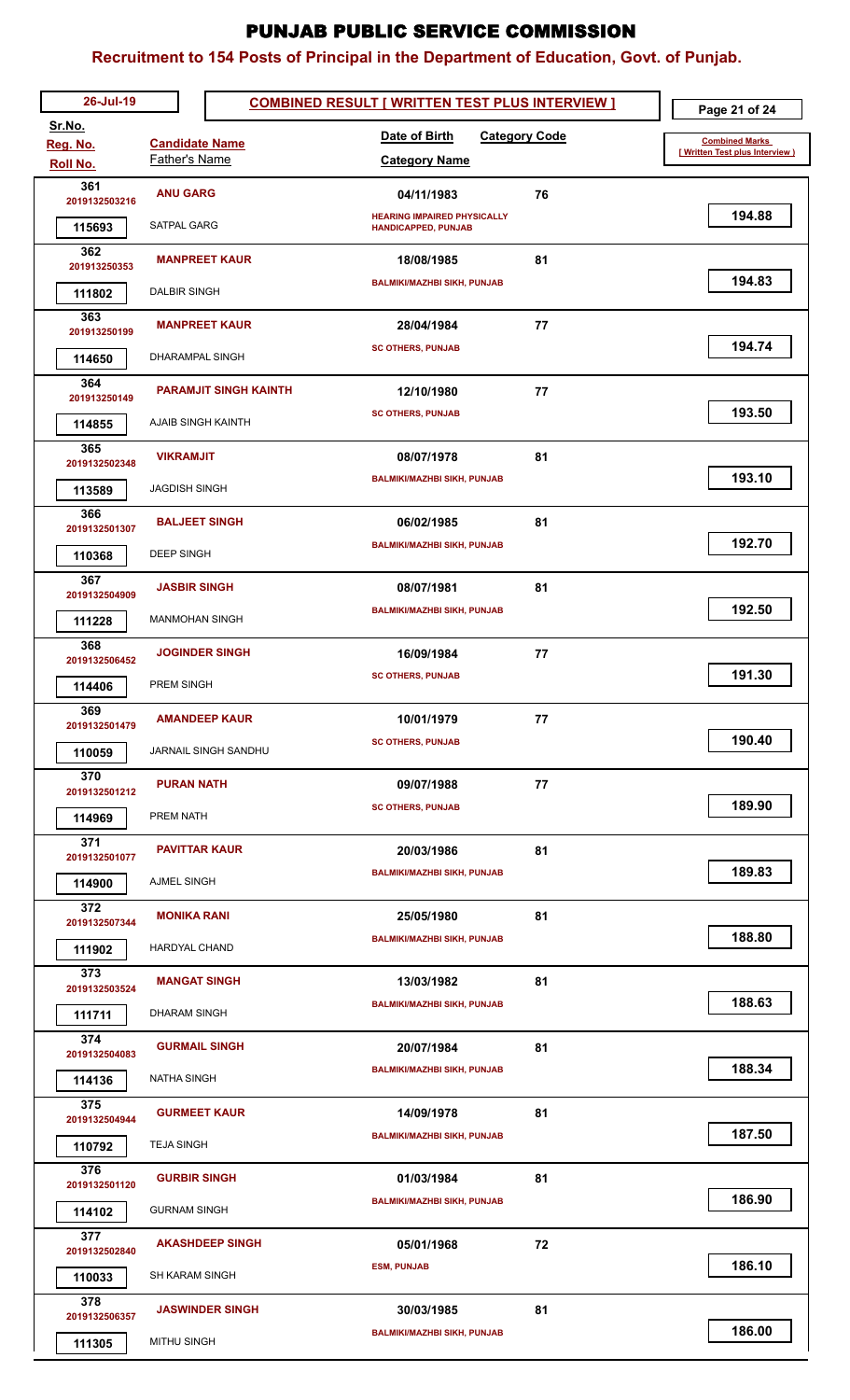| 26-Jul-19               |                                        | <b>COMBINED RESULT [ WRITTEN TEST PLUS INTERVIEW ]</b> | Page 22 of 24                   |
|-------------------------|----------------------------------------|--------------------------------------------------------|---------------------------------|
| Sr.No.                  |                                        | Date of Birth<br><b>Category Code</b>                  | <b>Combined Marks</b>           |
| Reg. No.<br>Roll No.    | <b>Candidate Name</b><br>Father's Name | <b>Category Name</b>                                   | [ Written Test plus Interview ] |
| 379                     | <b>DILDEEP KAUR</b>                    | 81<br>08/02/1989                                       |                                 |
| 2019132502340           |                                        | <b>BALMIKI/MAZHBI SIKH, PUNJAB</b>                     | 186.00                          |
| 114037                  | BHAGWAN HAANS                          |                                                        |                                 |
| 380<br>201913250161     | <b>RAMAN DEEP</b>                      | 30/06/1980<br>81                                       |                                 |
| 112591                  | RAJINDER KUMAR                         | <b>BALMIKI/MAZHBI SIKH, PUNJAB</b>                     | 185.27                          |
| 381                     | <b>AMANJEET KAUR</b>                   | 81<br>21/06/1989                                       |                                 |
| 2019132504              |                                        | <b>BALMIKI/MAZHBI SIKH, PUNJAB</b>                     | 185.08                          |
| 113764                  | DARSHAN SINGH                          |                                                        |                                 |
| 382<br>201913250876     | <b>PRINCEPAL SINGH</b>                 | 81<br>20/07/1984                                       |                                 |
| 114957                  | <b>HARBHAJAN SINGH</b>                 | <b>BALMIKI/MAZHBI SIKH, PUNJAB</b>                     | 184.70                          |
| 383                     | <b>AMANDEEP SINGH</b>                  | 81<br>13/11/1979                                       |                                 |
| 2019132501365           |                                        | <b>BALMIKI/MAZHBI SIKH, PUNJAB</b>                     | 183.90                          |
| 113756                  | RAVAIL SINGH                           |                                                        |                                 |
| 384<br>2019132502297    | <b>ASHWANI KUMAR</b>                   | 17/10/1973<br>81                                       |                                 |
| 110318                  | <b>KEEMTI LAL</b>                      | <b>BALMIKI/MAZHBI SIKH, PUNJAB</b>                     | 182.30                          |
| 385                     | <b>NASIB SINGH</b>                     | 72<br>10/01/1970                                       |                                 |
| 2019132501020           |                                        | <b>ESM, PUNJAB</b>                                     | 181.84                          |
| 114739<br>386           | PREM SINGH                             |                                                        |                                 |
| 2019132504697           | <b>GURBINDERJEET KAUR</b>              | 06/09/1981<br>81                                       |                                 |
| 110719                  | <b>JOGINDER SINGH</b>                  | <b>BALMIKI/MAZHBI SIKH, PUNJAB</b>                     | 181.60                          |
| 387                     | <b>SHINGARA SINGH</b>                  | 16/02/1979<br>81                                       |                                 |
| 201913250210            | <b>BALDEV SINGH</b>                    | <b>BALMIKI/MAZHBI SIKH, PUNJAB</b>                     | 180.70                          |
| 115397<br>388           |                                        |                                                        |                                 |
| 201913250453            | <b>AVTAR SINGH</b>                     | 81<br>09/03/1980                                       |                                 |
| 110336                  | <b>BALWINDER SINGH</b>                 | <b>BALMIKI/MAZHBI SIKH, PUNJAB</b>                     | 180.60                          |
| 389<br>2019132505385    | <b>NEERU SIDHU</b>                     | 81<br>23/06/1981                                       |                                 |
| 112072                  | <b>SHANKU RAM</b>                      | <b>BALMIKI/MAZHBI SIKH, PUNJAB</b>                     | 180.50                          |
| 390                     |                                        |                                                        |                                 |
| 201913250175            | <b>KULDEEP SINGH</b>                   | 13/01/1979<br>72<br><b>ESM, PUNJAB</b>                 | 179.70                          |
| 111533                  | <b>JAGRAJ SINGH</b>                    |                                                        |                                 |
| 391<br>2019132503636    | <b>BANDANA BHATTI</b>                  | 81<br>09/07/1983                                       |                                 |
| 113922                  | <b>SHIV KUMAR BHATTI</b>               | <b>BALMIKI/MAZHBI SIKH, PUNJAB</b>                     | 179.02                          |
| 392                     |                                        |                                                        |                                 |
| 2019132501059           | <b>GURBINDER PAL SINGH</b>             | 72<br>12/01/1970<br><b>ESM, PUNJAB</b>                 | 177.50                          |
| 110713                  | <b>KASHMIR SINGH</b>                   |                                                        |                                 |
| 393<br>201913250997     | <b>PAWAN KUMAR</b>                     | 72<br>01/05/1969                                       |                                 |
| 112286                  | DALJIT SINGH                           | <b>ESM, PUNJAB</b>                                     | 176.70                          |
| 394                     | <b>ANIL KUMAR</b>                      | 81<br>16/02/1974                                       |                                 |
| 2019132503174           |                                        | <b>BALMIKI/MAZHBI SIKH, PUNJAB</b>                     | 175.70                          |
| 110208                  | BACHNA RAM                             |                                                        |                                 |
| 395<br>2019132505210    | <b>BAGICHA SINGH</b>                   | 81<br>02/10/1984                                       |                                 |
| 110350                  | PARTAP SINGH                           | <b>BALMIKI/MAZHBI SIKH, PUNJAB</b>                     | 175.28                          |
| 396                     | <b>SURAJ GURUNG</b>                    | 86<br>27/05/1968                                       |                                 |
| 2019132501720<br>113694 | LATE SH DS GURUNG                      | <b>BC ESM, PUNJAB</b>                                  | 175.00                          |
|                         |                                        |                                                        |                                 |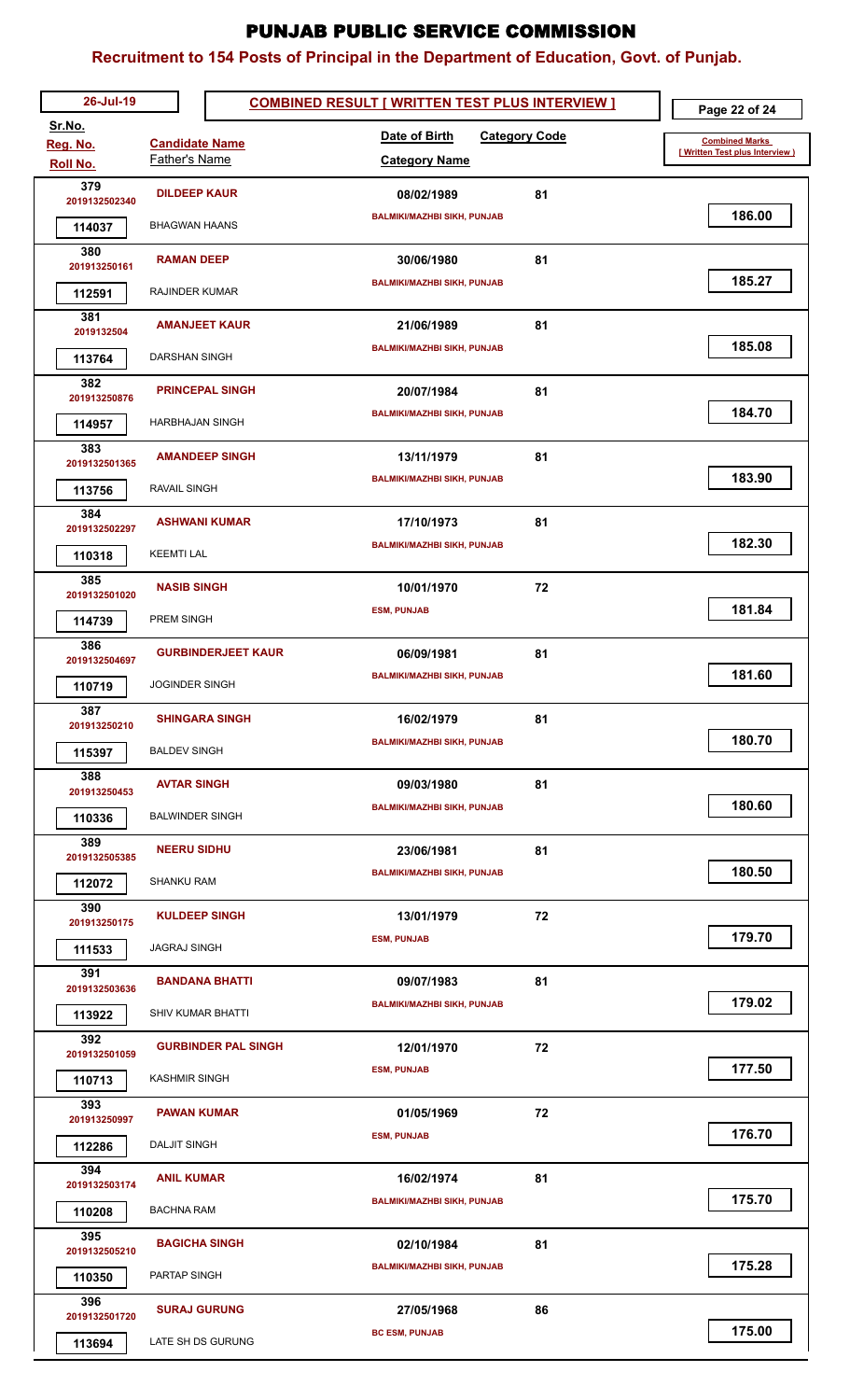| 26-Jul-19               |                          | <b>COMBINED RESULT [ WRITTEN TEST PLUS INTERVIEW ]</b> | Page 23 of 24                  |
|-------------------------|--------------------------|--------------------------------------------------------|--------------------------------|
| Sr.No.<br>Reg. No.      | <b>Candidate Name</b>    | Date of Birth<br><b>Category Code</b>                  | <b>Combined Marks</b>          |
| Roll No.                | Father's Name            | <b>Category Name</b>                                   | [Written Test plus Interview ] |
| 397<br>2019132501850    | <b>HARPREET SINGH</b>    | 81<br>18/06/1986                                       |                                |
| 114269                  | PARMJIT SINGH            | <b>BALMIKI/MAZHBI SIKH, PUNJAB</b>                     | 174.43                         |
| 398                     | <b>TRILOCHAN SINGH</b>   | 72<br>08/05/1963                                       |                                |
| 2019132504296           |                          | <b>ESM, PUNJAB</b>                                     | 173.72                         |
| 113484<br>399           | <b>HARNAM SINGH</b>      |                                                        |                                |
| 2019132506634           | <b>TEJINDER KAUR</b>     | 81<br>14/06/1979                                       | 173.70                         |
| 113468                  | PREM SINGH               | <b>BALMIKI/MAZHBI SIKH, PUNJAB</b>                     |                                |
| 400<br>2019132503718    | <b>PUNJAB SINGH</b>      | 81<br>20/03/1980                                       |                                |
| 112384                  | <b>WARYAM SINGH</b>      | <b>BALMIKI/MAZHBI SIKH, PUNJAB</b>                     | 173.70                         |
| 401                     | <b>AVTAR SINGH</b>       | 22/07/1967<br>72                                       |                                |
| 2019132501494<br>110337 | <b>GULZAR SINGH</b>      | <b>ESM, PUNJAB</b>                                     | 173.30                         |
| 402                     |                          |                                                        |                                |
| 2019132503080           | <b>VICKY SINGLA</b>      | 76<br>02/12/1979<br><b>HEARING IMPAIRED PHYSICALLY</b> | 172.66                         |
| 115863                  | <b>JAGDISH SINGLA</b>    | <b>HANDICAPPED, PUNJAB</b>                             |                                |
| 403<br>2019132503500    | <b>HARPREET SINGH</b>    | 81<br>01/05/1979                                       |                                |
| 111054                  | <b>KARAM SINGH</b>       | <b>BALMIKI/MAZHBI SIKH, PUNJAB</b>                     | 172.33                         |
| 404<br>2019132505142    | <b>NARINDERJIT SINGH</b> | 81<br>25/08/1977                                       |                                |
| 111989                  | <b>KEWAL SINGH</b>       | <b>BALMIKI/MAZHBI SIKH, PUNJAB</b>                     | 172.00                         |
| 405                     | <b>AMAN RAJAN</b>        | 81                                                     |                                |
| 2019132507345           |                          | 03/10/1985<br><b>BALMIKI/MAZHBI SIKH, PUNJAB</b>       | 171.90                         |
| 113724                  | <b>GURMEET SINGH</b>     |                                                        |                                |
| 406<br>2019132503095    | <b>JASWINDER KAUR</b>    | 81<br>10/10/1986                                       |                                |
| 111288                  | DALBIR SINGH             | <b>BALMIKI/MAZHBI SIKH, PUNJAB</b>                     | 171.67                         |
| 407<br>2019132501908    | <b>NEELAMJEET KAUR</b>   | 75<br>09/06/1982                                       |                                |
| 112046                  | <b>GURPREET SINGH</b>    | <b>SPORTS PERSON, PUNJAB</b>                           | 170.70                         |
| 408                     | <b>MANJIT SINGH</b>      | 81<br>06/05/1981                                       |                                |
| 2019132504974           |                          | <b>BALMIKI/MAZHBI SIKH, PUNJAB</b>                     | 170.47                         |
| 111775<br>409           | <b>SUKHDEV SINGH</b>     |                                                        |                                |
| 201913250102            | <b>JAGTAR SINGH</b>      | 72<br>04/04/1972<br><b>ESM, PUNJAB</b>                 | 170.30                         |
| 111208                  | <b>DIWAN CHAND</b>       |                                                        |                                |
| 410<br>2019132503575    | <b>BALWINDER SINGH</b>   | 81<br>11/03/1977                                       |                                |
| 113918                  | RAMJI DASS               | <b>BALMIKI/MAZHBI SIKH, PUNJAB</b>                     | 170.08                         |
| 411<br>2019132507105    | <b>RESHAM SINGH</b>      | 01/05/1968<br>72                                       |                                |
| 112777                  | <b>SH KARNAIL SINGH</b>  | <b>ESM, PUNJAB</b>                                     | 169.78                         |
| 412                     | <b>GURJANT SINGH</b>     |                                                        |                                |
| 201913250494            |                          | 81<br>01/04/1984<br><b>BALMIKI/MAZHBI SIKH, PUNJAB</b> | 169.10                         |
| 114125                  | <b>TEJA SINGH</b>        |                                                        |                                |
| 413<br>2019132503332    | <b>HARJINDER SINGH</b>   | 81<br>27/04/1977                                       |                                |
| 110976                  | <b>MUKHTIAR SINGH</b>    | <b>BALMIKI/MAZHBI SIKH, PUNJAB</b>                     | 167.93                         |
| 414<br>2019132502676    | <b>MUNISH SHARMA</b>     | 75<br>13/08/1980                                       |                                |
| 111934                  | HAZARI LAL SHARMA        | <b>SPORTS PERSON, PUNJAB</b>                           | 166.62                         |